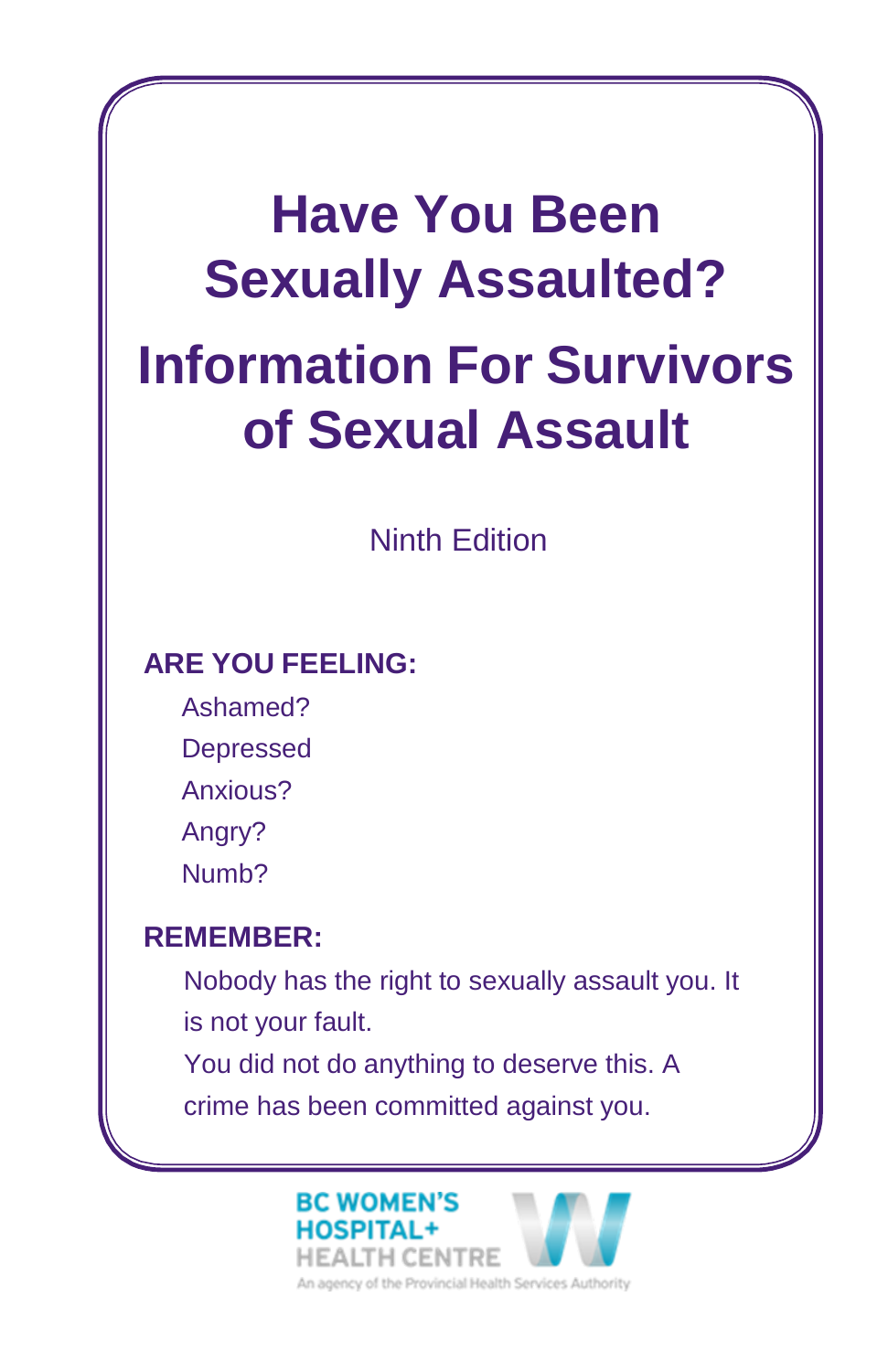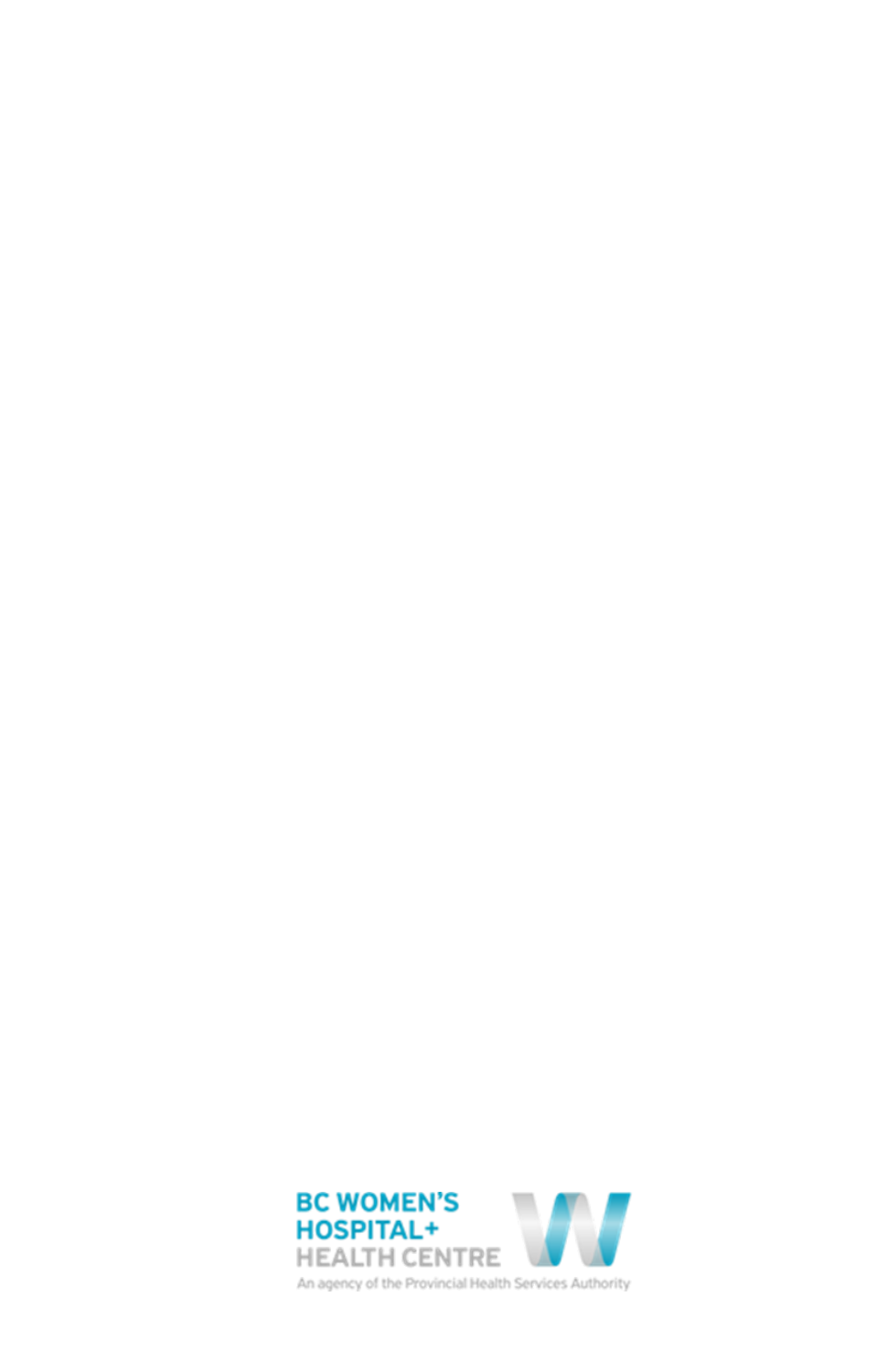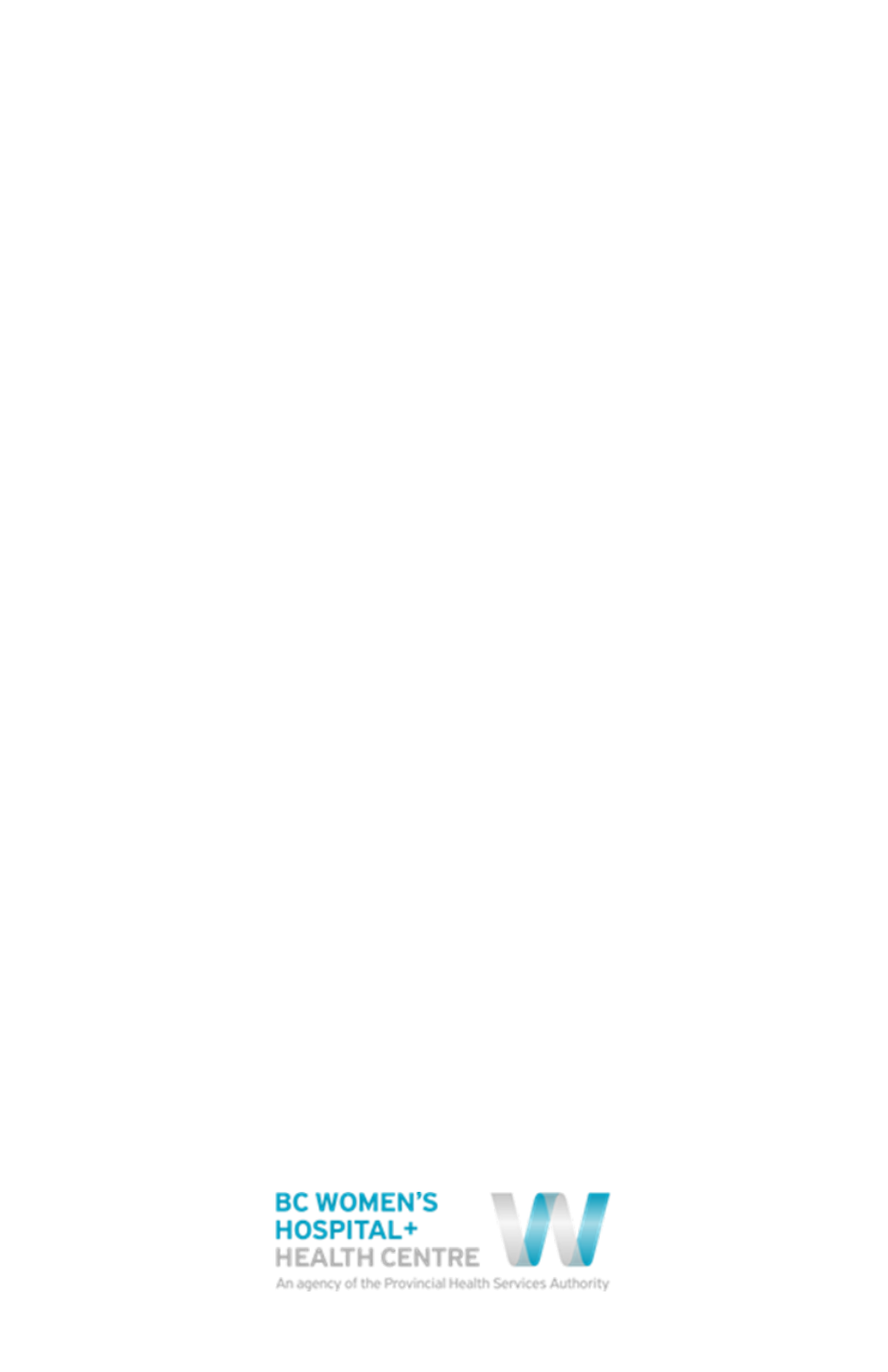# **Have You Been Sexually Assaulted?**

# **Information For Survivors of Sexual Assault**

Ninth Edition

Most of the information in this booklet is applicable to all survivors of sexual assault. All persons regardless of age, ethnicity, sexual orientation, self identified gender, and/or non gendered are sexually assaulted.

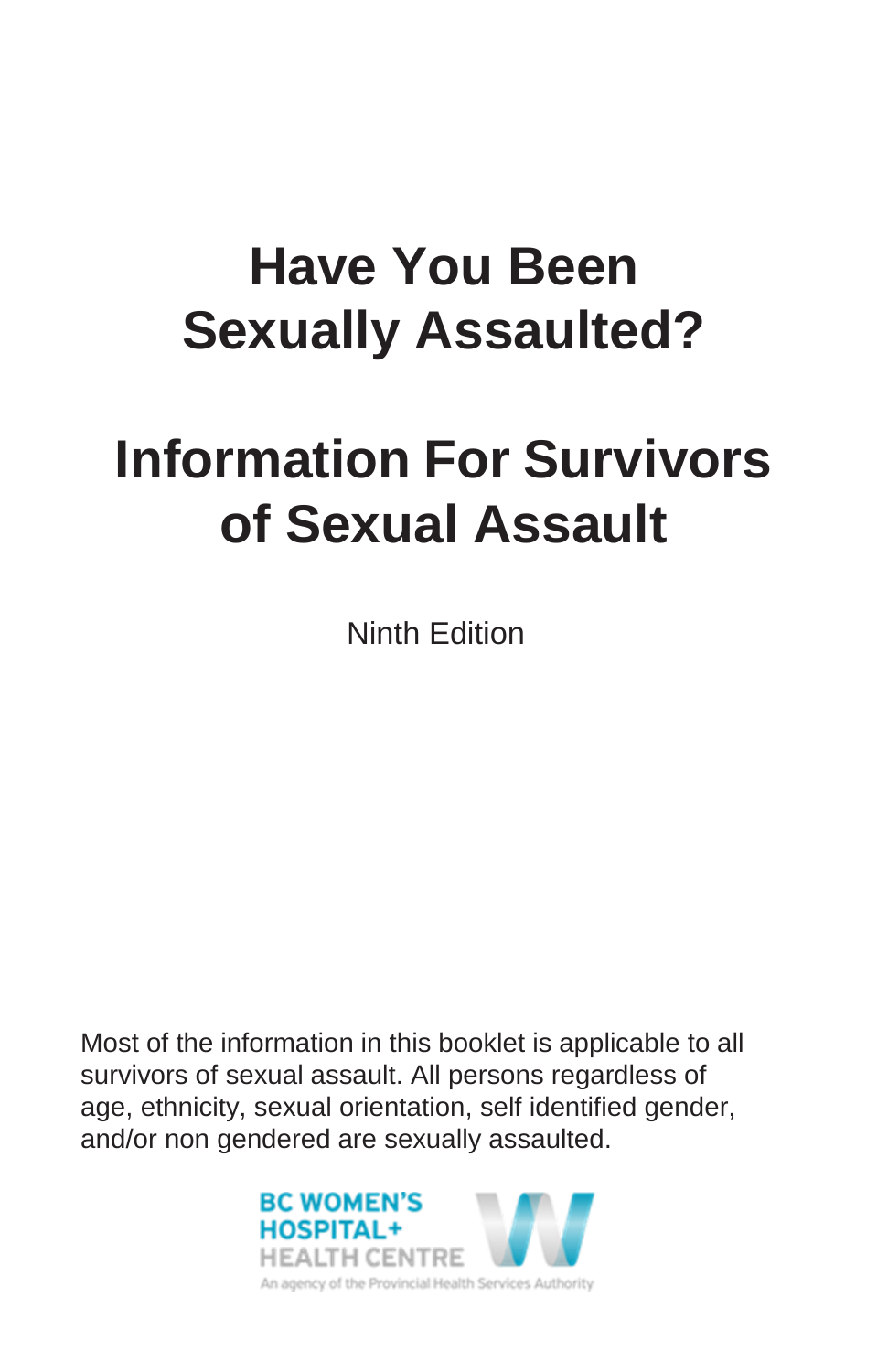Sexual assault covers all forms of forced sexual contact. For further information, please see the legal section of this booklet, pages 13-14.

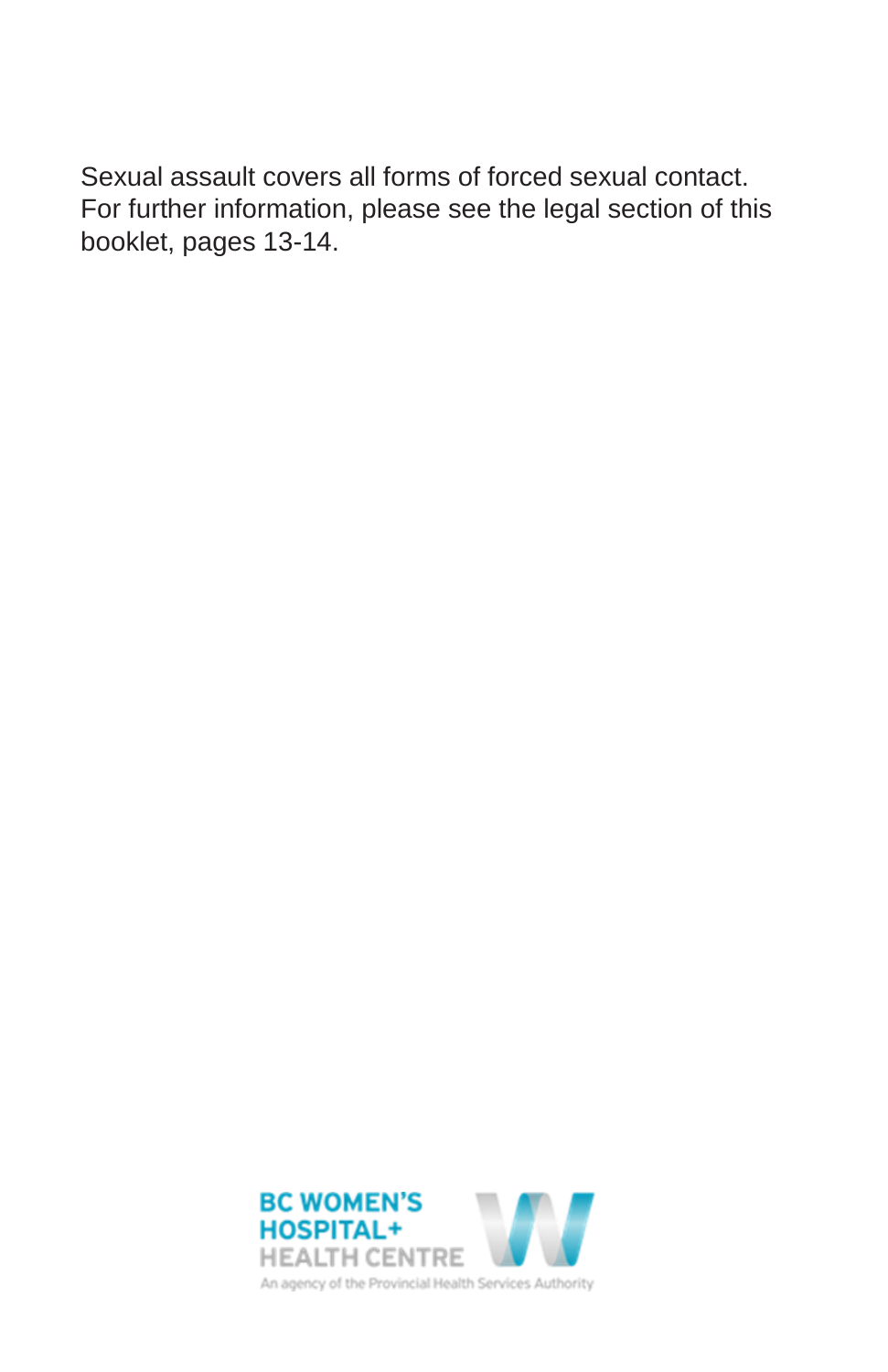Canadian Cataloguing in Publication Data

Main Entry under title:

Information for the Sexually Assaulted

1. Rape victims–Services for–British Columbia.

1. Women Against Violence Against Women/Rape Crisis Centre.

Original Edition prepared by: United Way of the Lower Mainland Social Planning and Research Committee on the Social and Health Aspects of Rape.

Second Edition prepared 1983 by: Women Against Violence Against Women/ Rape Crisis Centre, Vancouver, BC.

Third Edition prepared 1992 by: Women Against Violence Against Women/Rape Crisis Centre, Vancouver, BC.

Fourth Edition prepared 1999 by: Women Against Violence Against Women/Rape Crisis Centre, and B.C. Women's Sexual Assault Service, Vancouver, BC.

ISBN 0-9691514-5-4

Fifth Edition prepared 2006 by: Sexual Assault Service, BC Women's Hospital & Health Centre and Women Against Violence Against Women, Vancouver, BC.

Sixth Edition prepared April 2011 by: Sexual Assault Service, BC Women's Hospital & Health Centre and Women Against Violence Against Women, Vancouver, BC.

Seventh Edition prepared March 2012 by: Sexual Assault Service, BC Women's Hospital & Health Centre and Women Against Violence Against Women, Vancouver, BC.

Eighth Edition prepared April 2015 by: Sexual Assault Service, BC Women's Hospital + Health Centre and Women Against Violence Against Women,

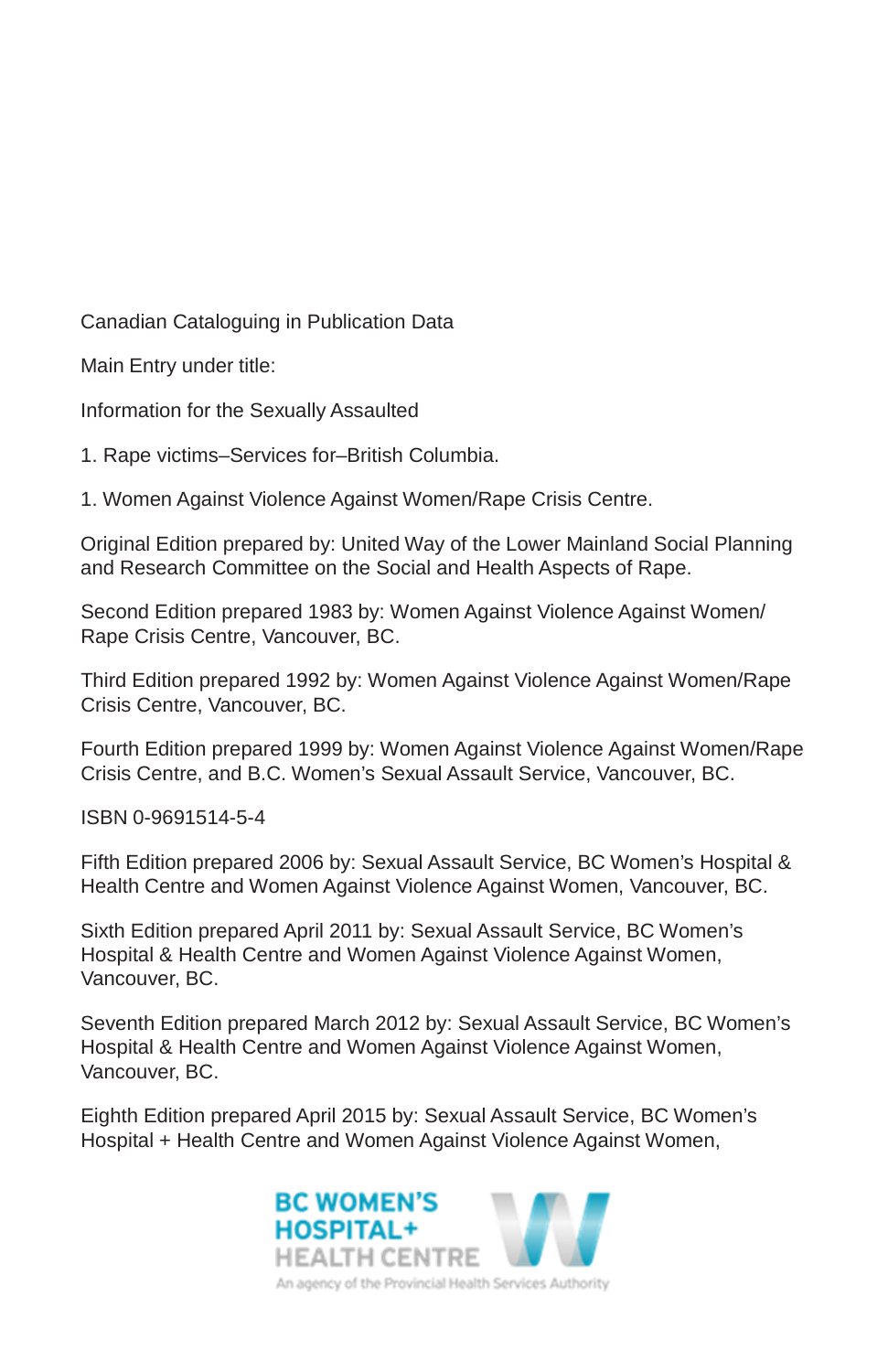Vancouver, BC.

Ninth Edition prepared Jan 2017 by: Sexual Assault Service, BC Women's Hospital + Health Centre and Women Against Violence Against Women, Vancouver, BC.

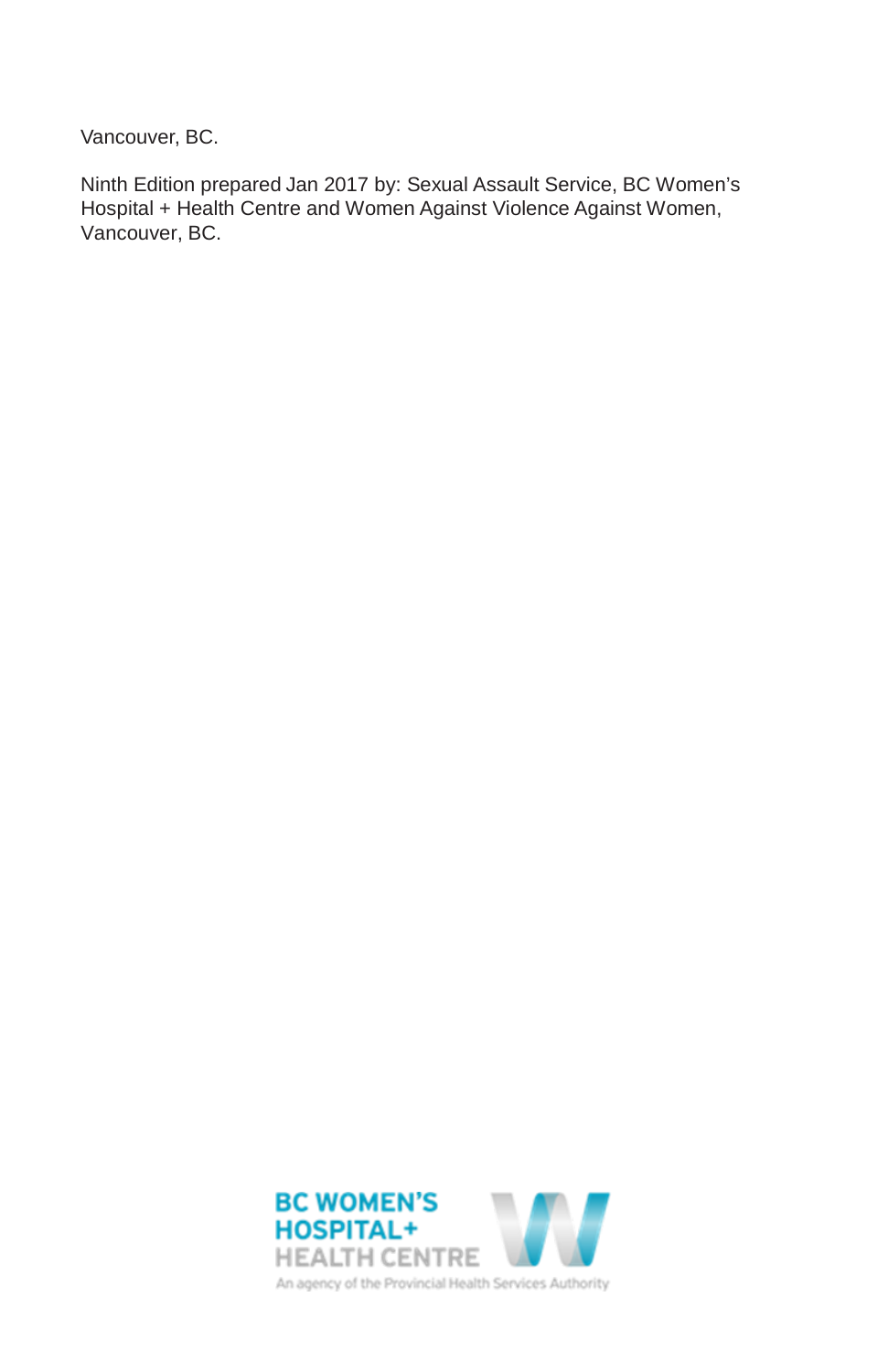# **TABLE OF CONTENTS**

| Hospital Procedures for Sexual Assault Survivors  1-2   |  |
|---------------------------------------------------------|--|
| What You Should Know About the Medical Examination  2-3 |  |
|                                                         |  |
|                                                         |  |
| Patient's Own Record of Medical Procedures  6-8         |  |
|                                                         |  |
|                                                         |  |
| How to Support Someone Who Has Been Sexually            |  |
|                                                         |  |
| Crime Victim Assistance Program (CVAP)  14              |  |
| What to Do If A Child Has Been Sexually Abused  15      |  |

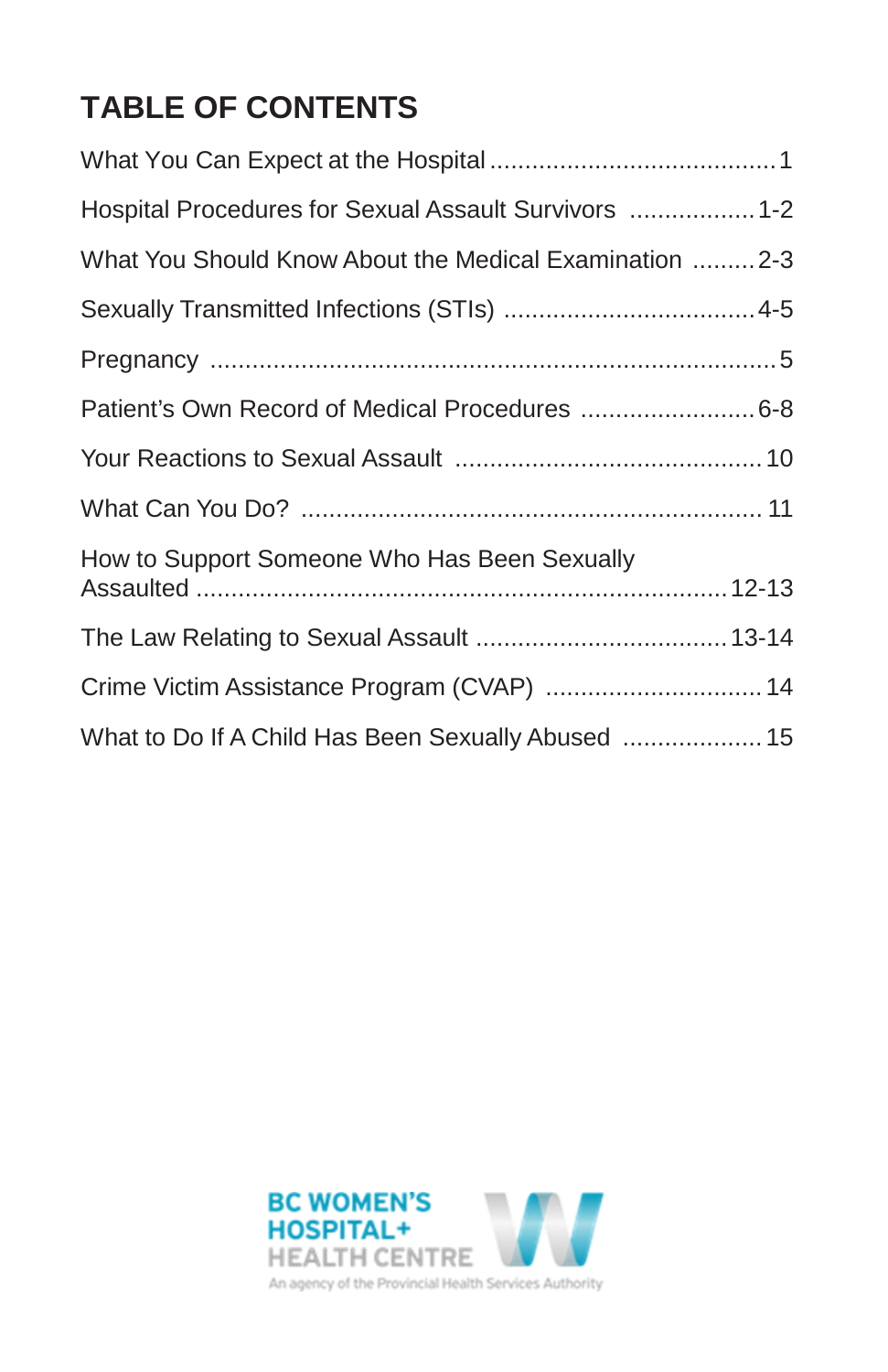# <span id="page-8-0"></span>**WHAT YOU CAN EXPECT AT THE HOSPITAL**

- 1. To receive full information about your treatment options and the care provided to you;
- 2. To have the option of having a friend, family member, or support worker present for support throughout your hospital care;
- 3. To decide if you would like medical care and/or the treatment offered;
- 4. To receive considerate and respectful care by doctors and nurses;
- 5. To have the option of a complete medical examination whether or not you decide to have forensic samples collected;
- 6. To decide if you would like to have forensic samples collected and saved for a later date;
- 7. To decide if you would like to report the sexual assault to the police;
- 8. You may be charged a hospital emergency room fee if you do not have valid B.C. Medical coverage. If this happens please speak with the hospital social worker to access supports

# <span id="page-8-1"></span>**HOSPITAL PROCEDURES FOR SEXUAL ASSAULT SURVIVORS**

#### **Triage:**

- If you wish, ask a friend, relative or sexual assault support worker to go to the hospital with you.
- You will be asked to provide basic information (name, address and medical insurance number if you have one) to the person at the Emergency Admitting Area. Depending on the hospital, this person may be a clerk or a nurse. You may want a friend or family member to do this for you.
- A nurse will ask you some questions about your health.
- You may have to wait (hopefully in a private room) before seeing the doctor/nurse examiner. This delay is due to the fact that many hospital emergency rooms are very busy.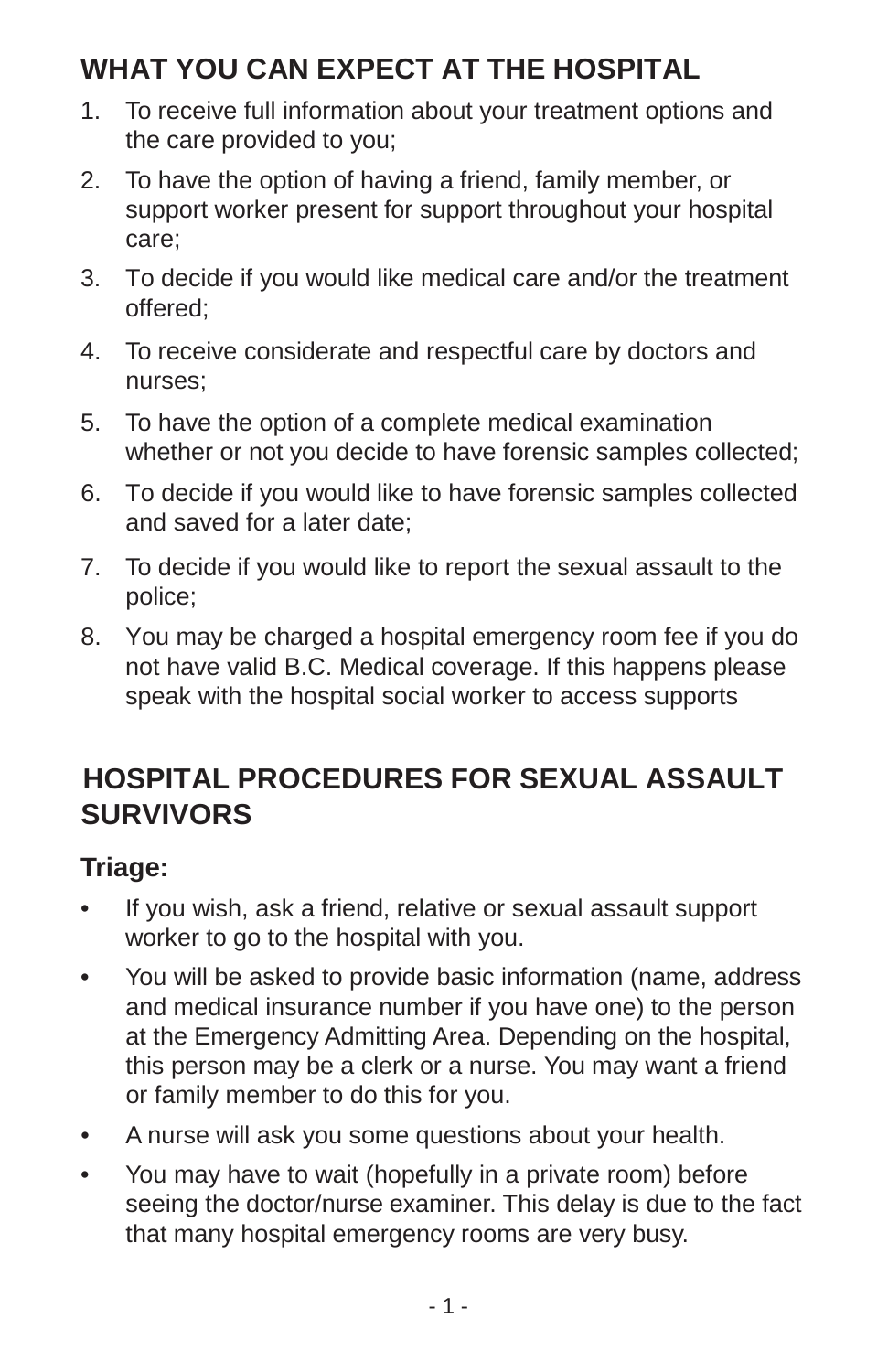- Any interview with hospital personnel or the police (if involved) about the sexual assault should be carried out in a private area.
- After speaking to a nurse and after the options for care are explained, you will be asked to sign a consent for a sexual assault examination, if that's what you want.
- You have the right to delete any portion of the consent form which you do not agree to. This will not affect the quality of care you receive.

#### **You have the right to a complete medical examination whether or not you decide to have forensic samples collected.**

- You will be asked if you consent to forensic samples being collected. Forensic samples can consist of things like the documentation of injuries, the collection of swabs, as well as an examination of areas related to the sexual assault.
- With consent, your clothes may be collected as forensic samples. They will not be returned once they are taken by police.
- You may choose whether you would like your regular doctor to be notified of this visit. If you do not want your doctor contacted, please tell the doctor and/or nurse at the hospital.

# <span id="page-9-0"></span>**WHAT YOU SHOULD KNOW ABOUT THE MEDICAL EXAMINATION**

- In the examining room you may be asked to undress and put on a hospital gown. You can request to stay in your clothes if you feel more comfortable.
- A support person may be present during any part of your hospital care if you choose.
- If you are having forensic samples taken, your clothes may be collected, placed in paper bags, and kept by police for some time as they are considered evidence. If this is the case, you can:
	- have a friend or sexual assault support worker bring a change of clothing to the hospital for you, or the hospital might provide you with clothes.
- The doctor/nurse examiner will begin the examination by taking a medical history. This ensures that you will receive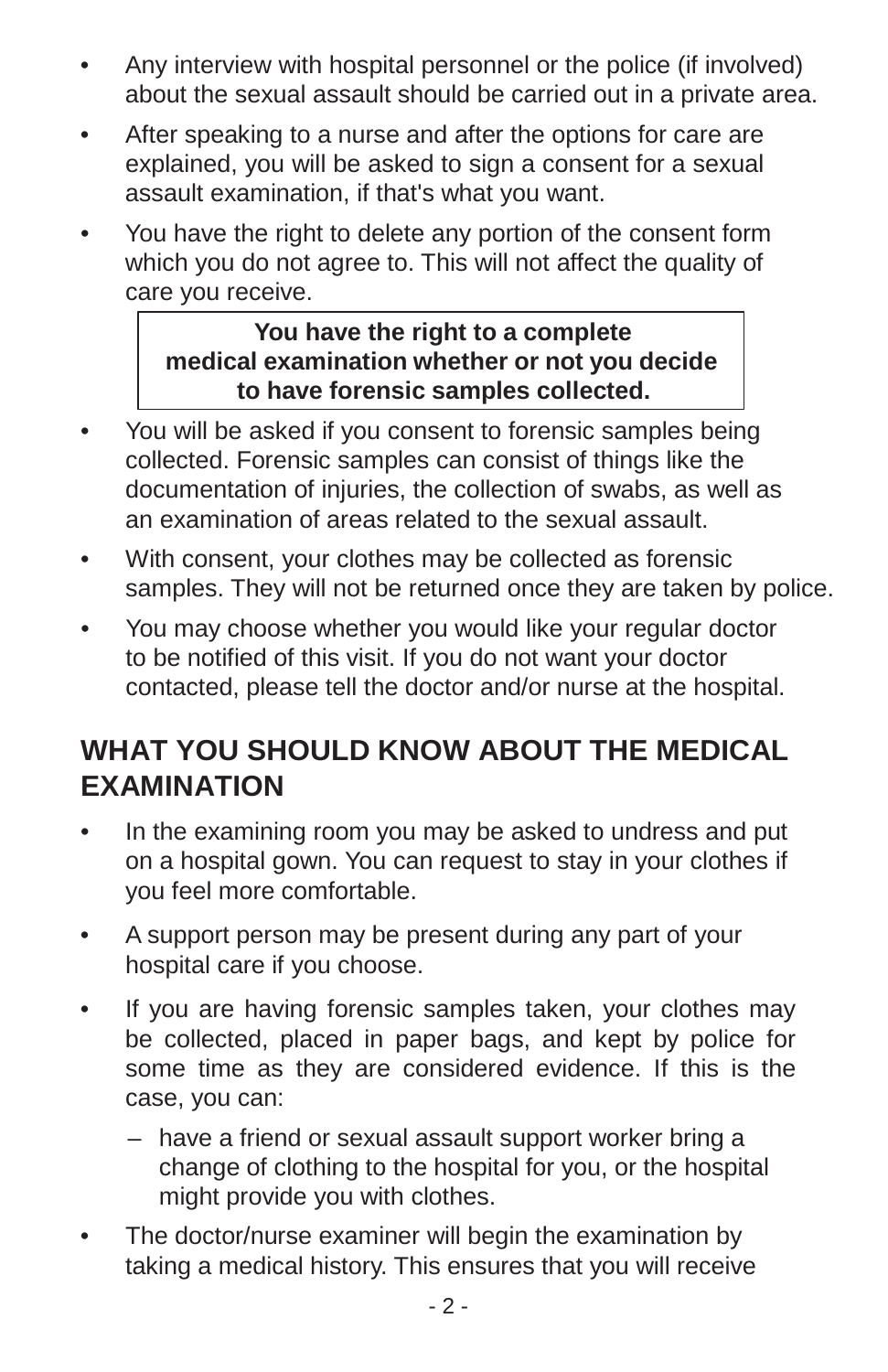complete and proper medical attention. S/he will ask you some questions, including:

- any medication you are taking
- if you've been immunized against Hepatitis B
- information about the assault that is relevant for the medical examination
- If you consent, the doctor/nurse examiner can do a physical examination, including:
	- an examination to check for injuries;
	- a genital examination;
	- collection of forensic samples from areas involved in the sexual assault, when appropraite
- You may decline any portion of the exam and stop the exam at any point. Procedures will be done only with your ongoing consent. If you are unsure about continuing, let the doctors and nurses know this.
- If you think or suspect alcohol or drugs may have been involved in the sexual assault, you may be asked if you would like blood and urine collected as forensic samples. If you consent to this, and your blood or urine is tested, the result could show any alcohol and drugs recently taken/given. However, the drugs used in sexual assault cases usually leave the body quickly and are hard to detect. A negative test does not mean you were not drugged or sexually assaulted.
- You will be given treatment for any injuries you have.
- You will also be offered treatment to prevent STIs (sexually transmitted infections) and pregnancy (if relevant). See pages 4-5 for definitions and explanations.
- If you are undecided about reporting to the police, some hospitals can take forensic samples and store them for up to one year. If later you decide you want to report the assault to police, the samples will be available.
- A note can be provided to excuse you from work or school. The note does not refer to the sexual assault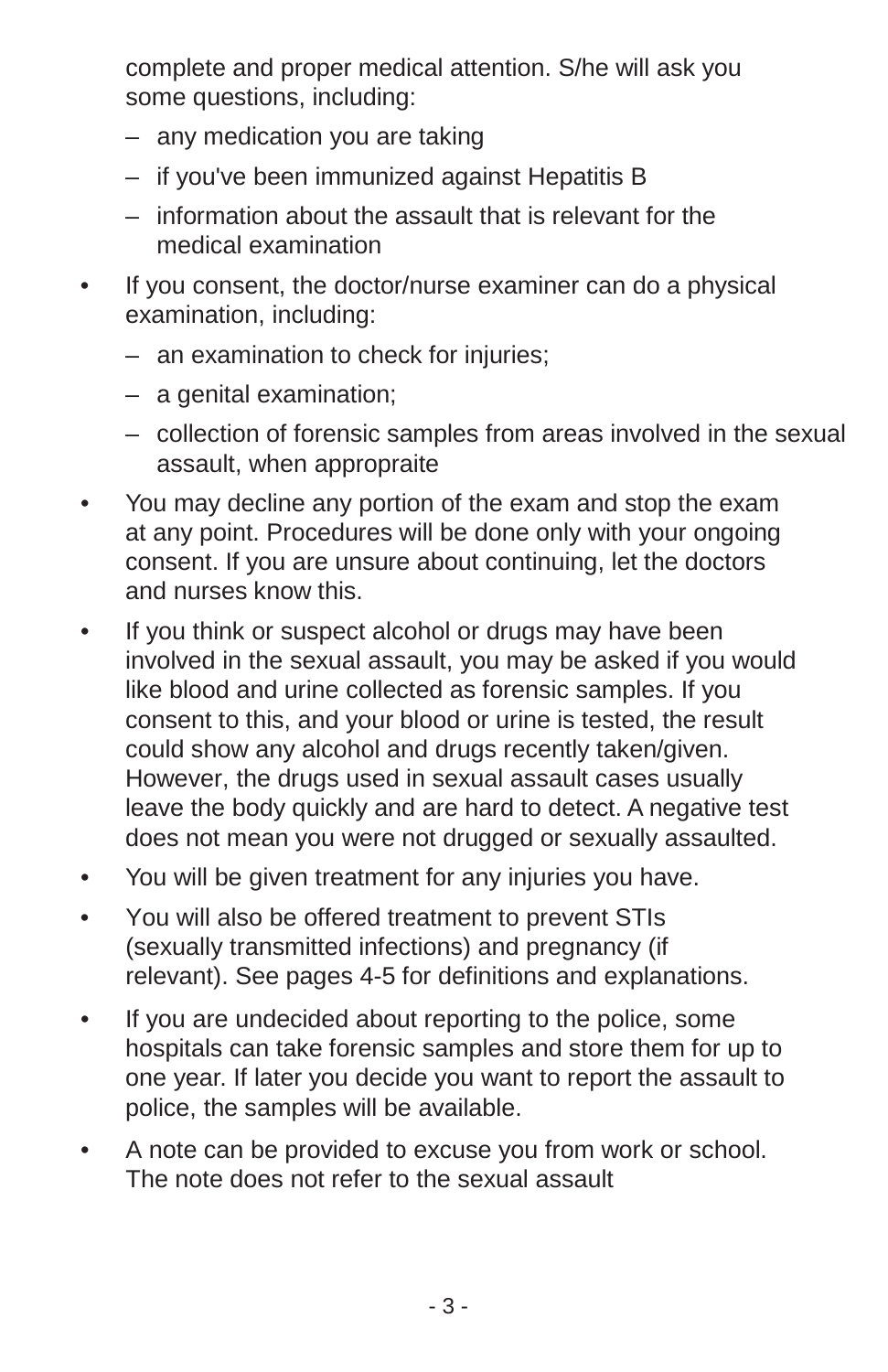# <span id="page-11-0"></span>**SEXUALLY TRANSMITTED INFECTIONS (STIs)**

STIs are infections caused by germs usually passed on by sexual contact.

Some types of STIs for which you should be treated are:

#### **Gonorrhea**

- Gonorrhea bacteria can grow inside the throat, bladder opening, cervix (womb opening), and anus.
- A swab can be taken from any of these places to test for gonorrhea. However, it may take several days after exposure before gonorrhea can be detected by a test.
- Antibiotics taken at the time of the examination can treat and prevent gonorrhea.

#### **Chlamydia**

- Chlamydia occurs in the same places as gonorrhea.
- Tests will not show it for a week or more after contact.
- Antibiotics taken at the time of the examination can treat and prevent chlamydia.

### **Syphilis**

- Syphilis bacteria can grow anywhere sexual contact has occurred.
- The first sign of syphilis may be a painless sore which can be easily overlooked and may not appear for up to 30 days.
- The best way to test for syphilis is to take a blood test one month and three months after the sexual assault. The blood test shows if your body is reacting to syphilis germs.
- Treatment and prevention of syphilis may be covered by antibiotics for gonorrhea and/or chlamydia but testing is recommended at 1 and 3 months after the assault.

#### **Herpes**

- Herpes has a 2 to 15 day incubation period.
- You may feel feverish, have headaches, pains in your muscles and general malaise.
- Lesions like cold sores may appear in the genital area.
- Herpes is diagnosed from a swab of these lesions, or from blood tests. There is treatment for herpes symptoms, but you have to initiate treatment within 3 days of developing genital sores.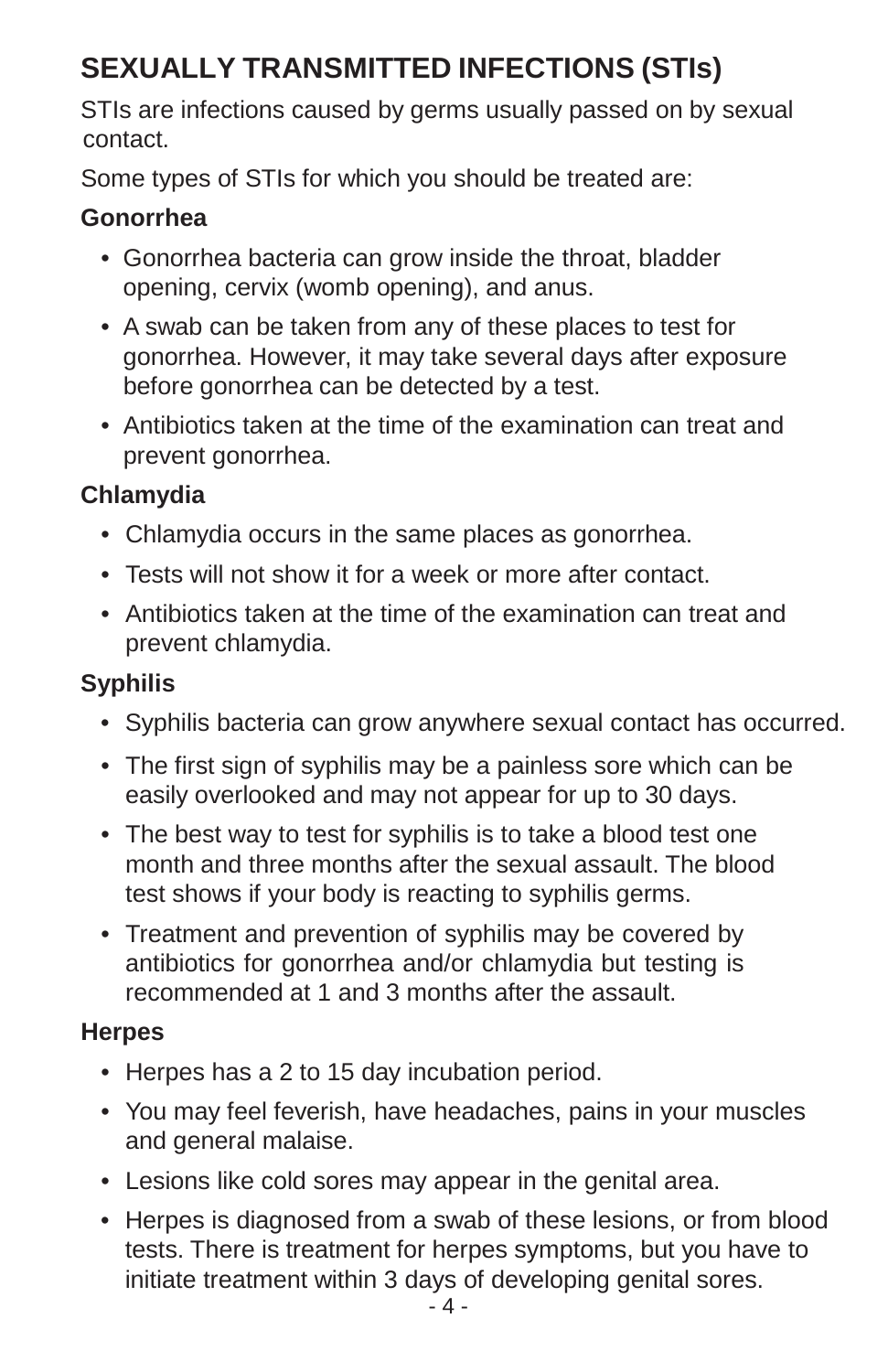#### **Hepatitis B**

- Hepatitis B is a viral infection that can be transmitted by sexual contact.
- If you have been fully immunized you are likely safe from infection.
- The doctor/nurse will talk with you about whether Hepatitis B vaccination or other treatment would be helpful at this time.

#### **Other STIs**

- There are other infections that can be passed on during sexual or close physical contact. For example, HIV is considered to be one of these; however, the chances of contracting HIV from a single exposure are low.
- The doctor/nurse examiner can answer any questions you may have about HIV.

Some of these infections may take several weeks to develop symptoms. Therefore, any unusual genital discharge, odors, irritations or itching should be checked by a doctor/nurse practitioner. You can be examined at a health or STI clinic. If you are under 24 you may be able to access services at a youth clinic as well.

#### <span id="page-12-0"></span>**PREGNANCY**

There may be a risk of pregnancy in sexual assault.

What can be done?

#### **Emergency Contraception: "Morning-After" Pills or IUD**

These are female hormones that have a high success rate of preventing pregnancy if taken no later than 5 days after unprotected sexual intercourse. It is best if these pills are taken as soon as possible after the sexual assault. Currently, the most common emergency contraceptive is **Plan B**.

An IUD (intrauterine device) is recommended to prevent pregnancy in women >75 kgs, or between 5 - 7 days after the sexual assault.

#### **Urine Pregnancy Test**

A pregnancy test can be done any time after 10 days from the sexual assault to determine if you are pregnant.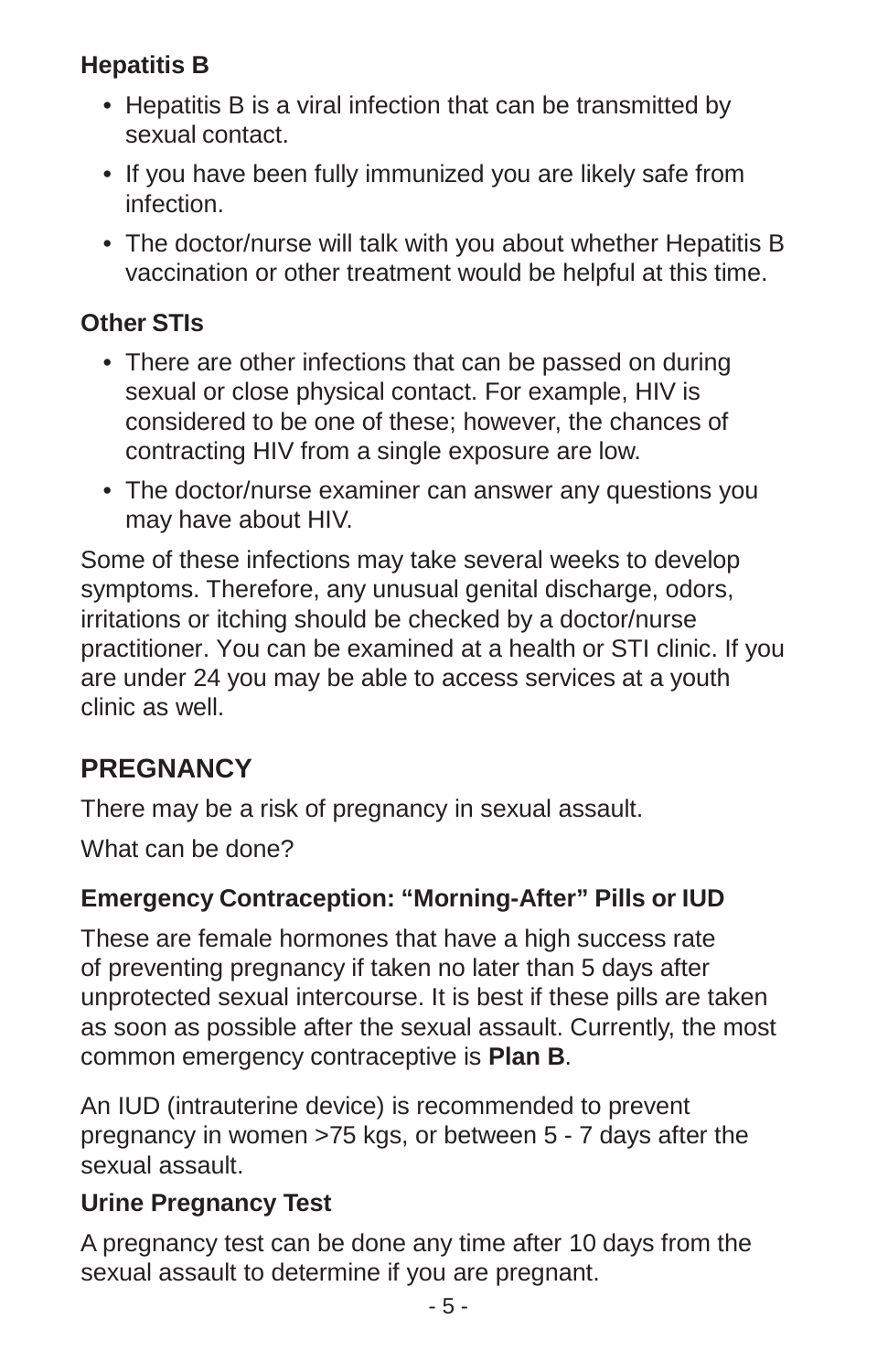# **PATIENT'S OWN RECORD OF MEDICATIONS AND RECOMMENDED FOLLOW UP TESTS**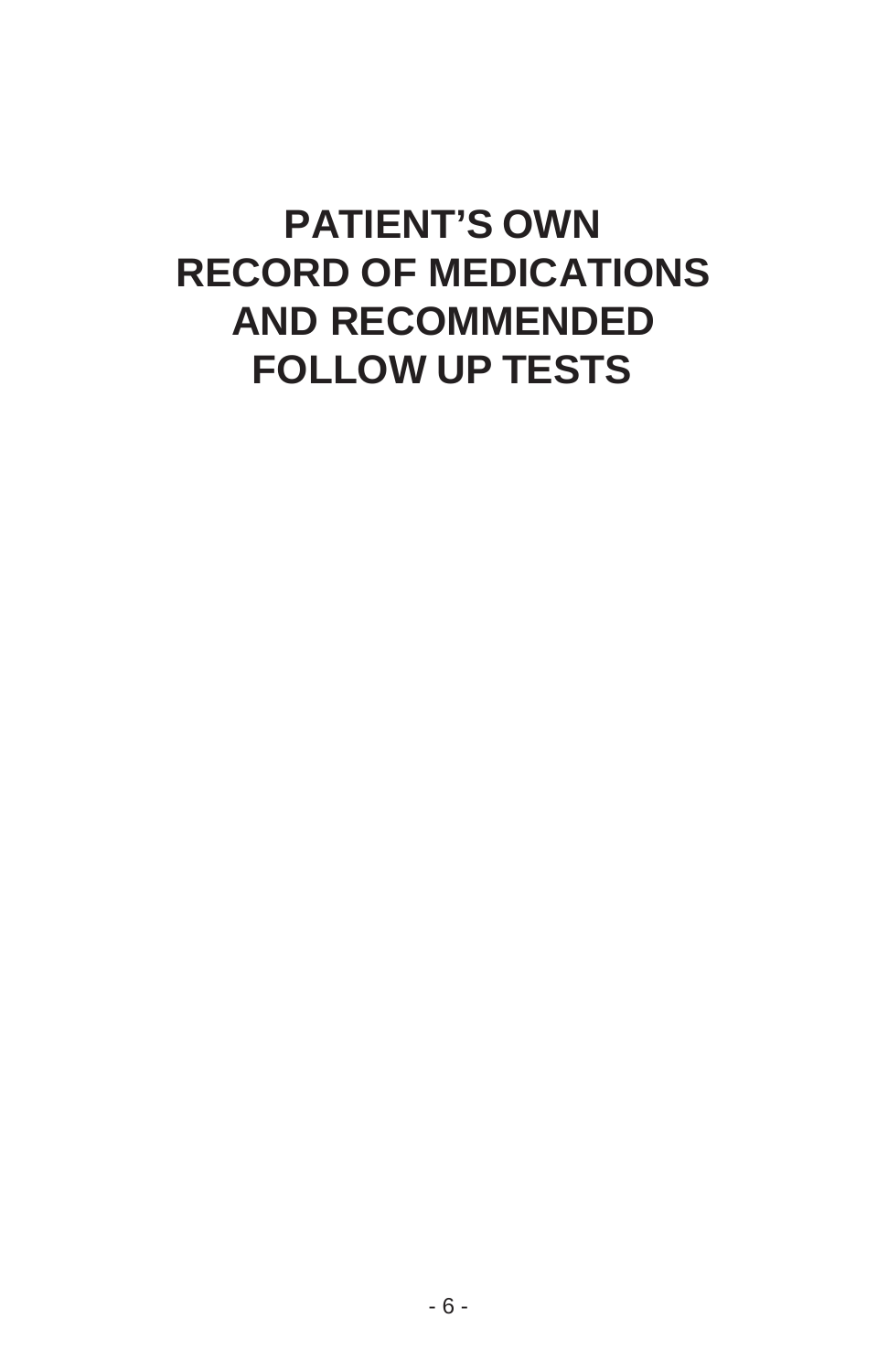## **PATIENT'S OWN RECORD OF MEDICATIONS AND RECOMMENDED FOLLOW UP TESTS**

|                            |                                                                                                                      |  |  |  |            | <b>Treatment of:</b> Medication Used: |  |
|----------------------------|----------------------------------------------------------------------------------------------------------------------|--|--|--|------------|---------------------------------------|--|
|                            |                                                                                                                      |  |  |  | Pregnancy: |                                       |  |
| Gonorrhea:                 |                                                                                                                      |  |  |  |            |                                       |  |
| Chlamydia:                 | <u> 1980 - Johann Barbara, martxa alemaniar argumento estas políticas en la contrada de la contrada de la contra</u> |  |  |  |            |                                       |  |
| Hepatitis B:               | <u> 1989 - Johann Stoff, amerikansk politiker (* 1908)</u>                                                           |  |  |  |            |                                       |  |
|                            |                                                                                                                      |  |  |  |            |                                       |  |
| Nausea:                    | <u> 1989 - Johann Stoff, amerikansk politiker (d. 1989)</u>                                                          |  |  |  |            |                                       |  |
| Other:                     |                                                                                                                      |  |  |  |            |                                       |  |
|                            |                                                                                                                      |  |  |  |            |                                       |  |
|                            |                                                                                                                      |  |  |  |            |                                       |  |
| <b>Follow-up Resources</b> |                                                                                                                      |  |  |  |            |                                       |  |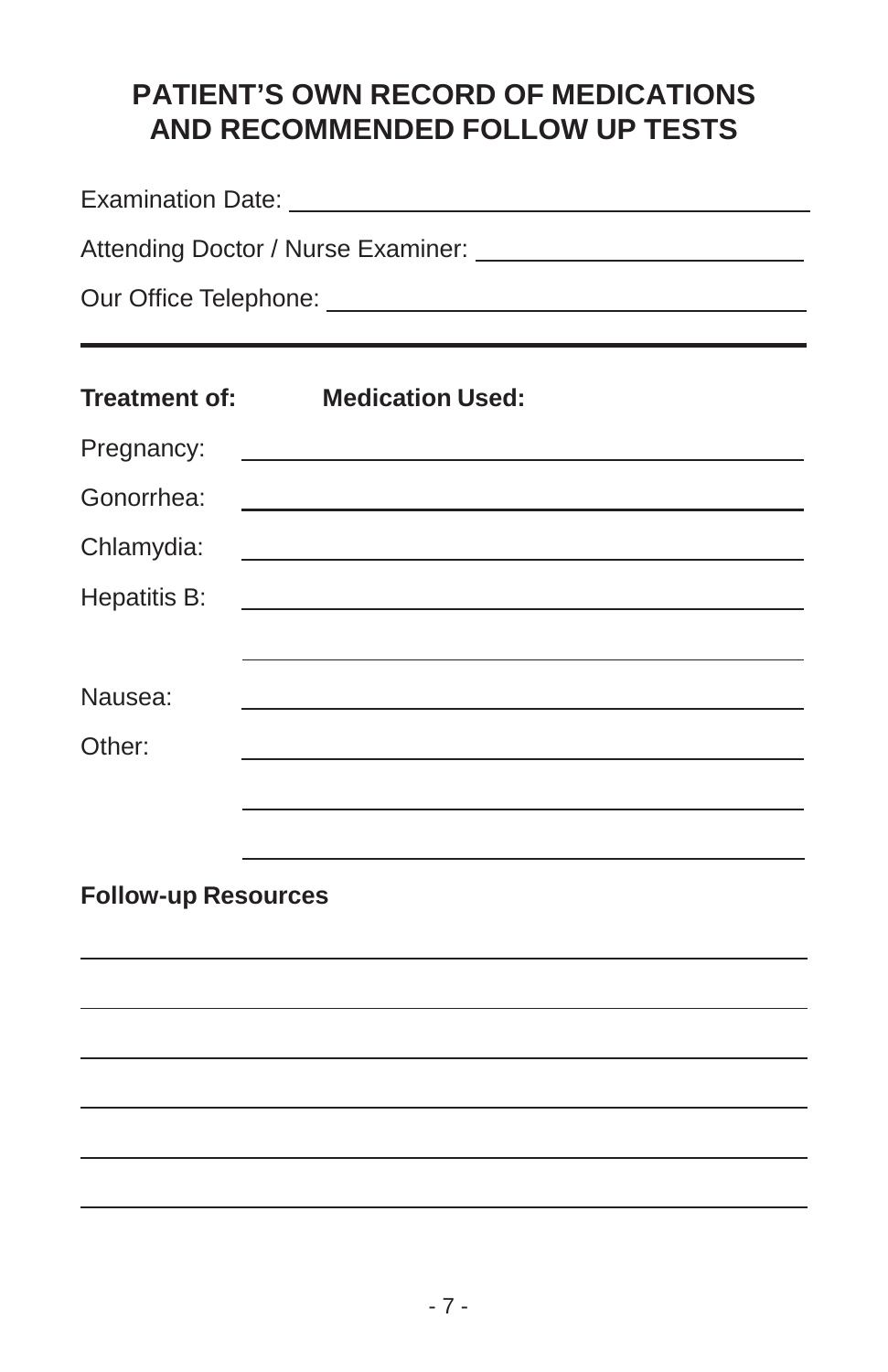#### **Recommended Follow-up Tests:**

| Gonorrhea and   | We recommend STI testing after the |
|-----------------|------------------------------------|
| Chlamydia test: | sexual assualt if you have any     |
|                 | genital discharge or/and pain.     |
|                 | For Women - STI testing is         |
|                 | recommended if you have any of     |
|                 | the above symptoms or are          |
|                 | pregnant or having any vaginal or  |
|                 | pelvic pain.                       |
|                 |                                    |

**Syphilis (blood) test:** We recommend a Syphilis blood test 1 month and 3 months after the sexual assault.

| HIV (blood) test:         | We recommend an HIV blood test<br>1 and 3 months after the sexual<br>assault.                    |
|---------------------------|--------------------------------------------------------------------------------------------------|
| Hepatitis B (blood) test: | We recommend a Hepatitis B blood<br>test 1 and 3 months after the sexual<br>assault.             |
| <b>Pregnancy test:</b>    | We recommend women get a<br>urine pregnancy test 10 days to 4<br>weeks after the sexual assault. |
| Other:                    |                                                                                                  |

**Hepatitis B Vaccine**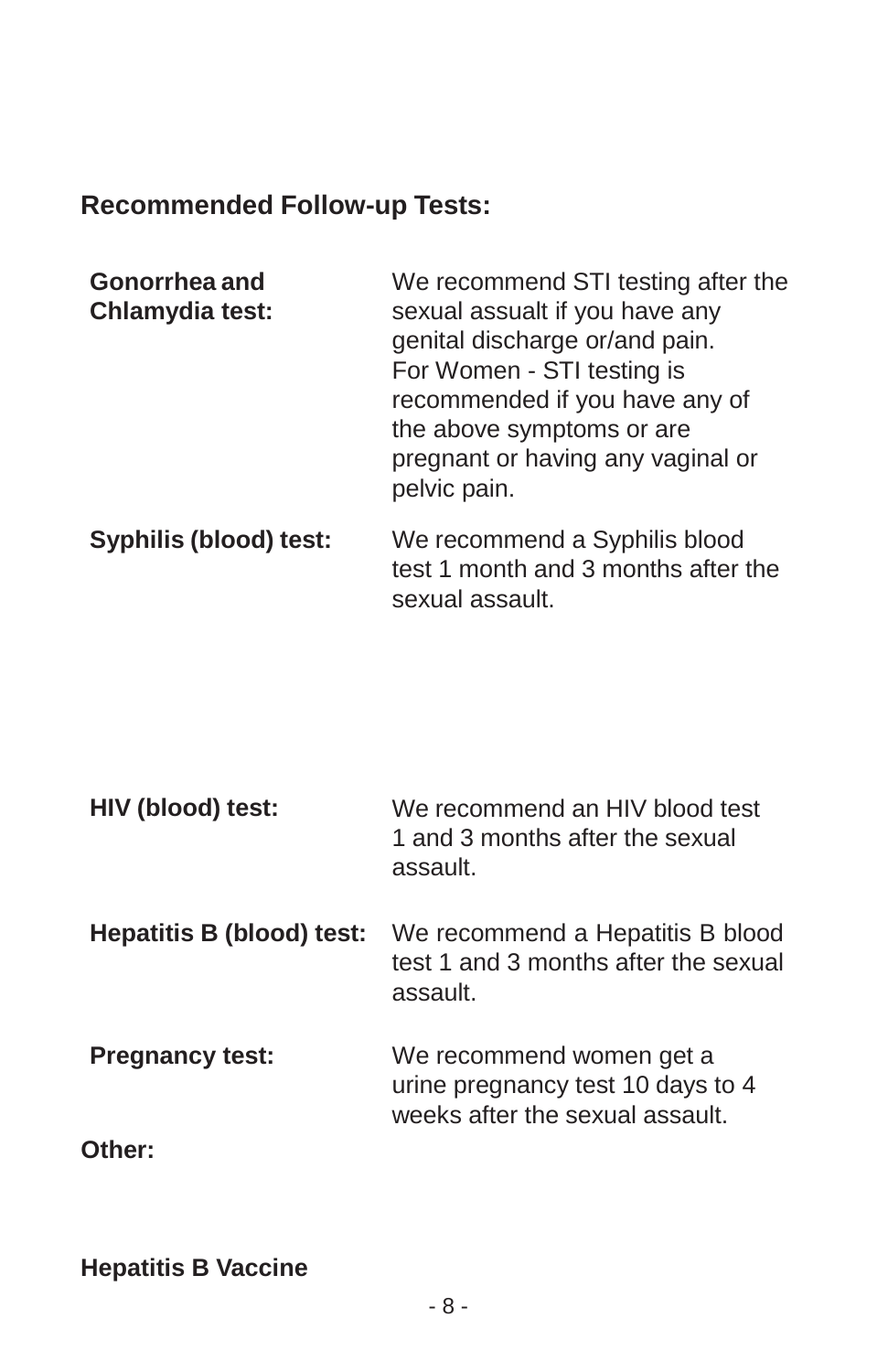- in one month **example 2** in the month  $\sim$
- in six months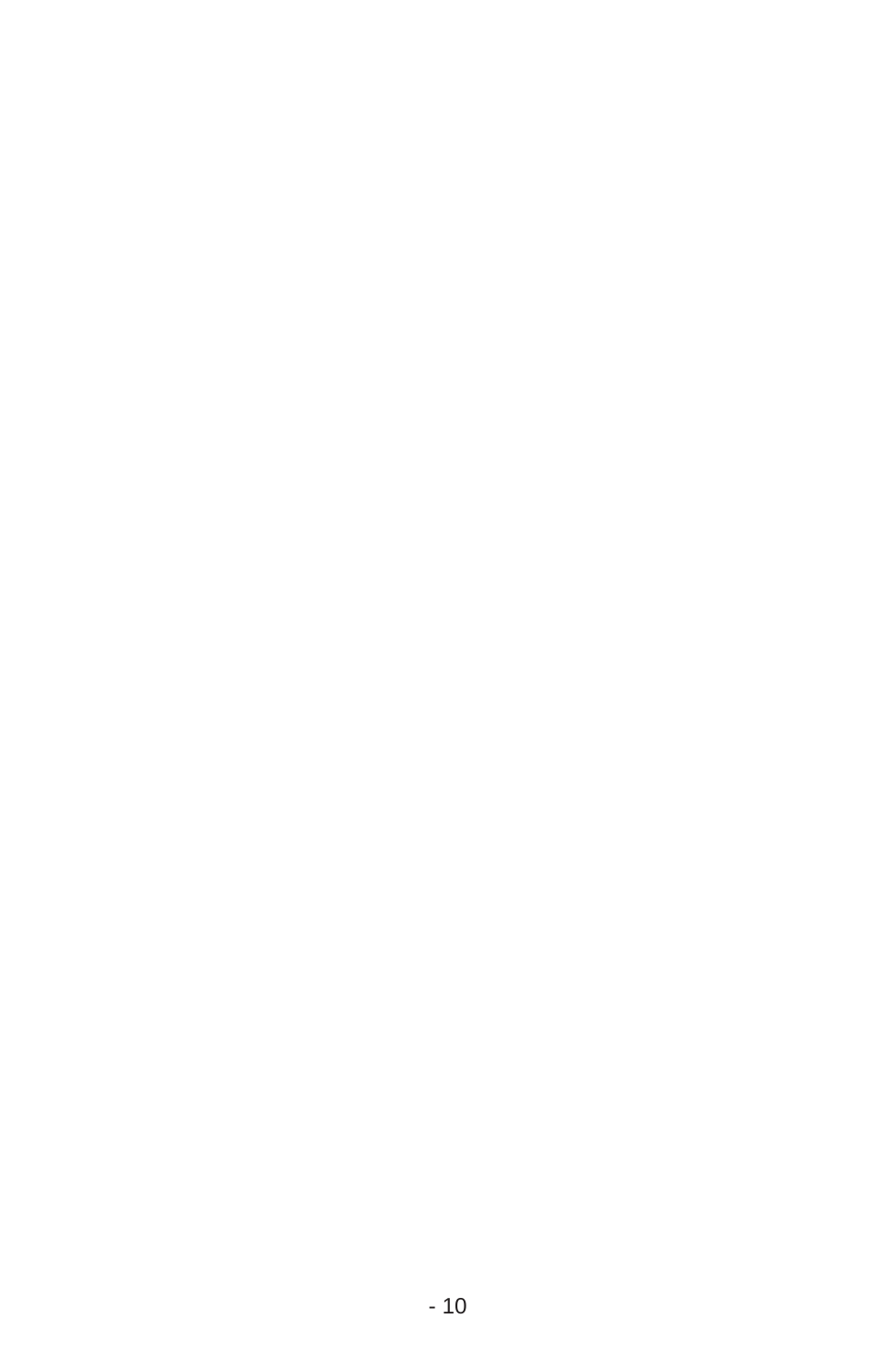# <span id="page-18-0"></span>**YOUR REACTIONS TO SEXUAL ASSAULT**

- It is common to have a range of emotions and feelings after a traumatic experience. Being sexually assaulted is a traumatic experience.
- Each individual responds to and deals with sexual assault in different ways. You may have feelings of anxiety, self-blame, depression, anger, shame, confusion, denial, sadness, or numbness.
- You may not want to think about what happened at all or you may not be able to think about anything else. Pay attention to all of your feelings, and take care of yourself.
- These feelings can occur singly or all at once. You might express these feelings by being tense, by crying or by talking, or you may try to hide your feelings and appear calm or withdrawn.
- Sexual Assault Survivors may experience all of these feelings. Most survivors have some of them.
- After being sexually assaulted, you may find your lifestyle disrupted. You may wish to move or change jobs, and your social activities may be affected. Some survivors are afraid to be alone, others are afraid to go out or to be in groups.
- If you think you may have been drugged and/or sexually assaulted, you may not know exactly what happened to you. You may have memory loss and not know for sure if you were sexually assaulted. Not knowing what happened can leave you feeling confused, powerless, humiliated, betrayed and afraid.
- You may also have minor health problems due to the stress you are experiencing. Your sleeping habits may change and you may have disturbing dreams. Your appetite may also be affected, resulting in weight loss or weight gain.
- **It is important for you, your family, and friends to understand that all of your feelings are normal, acceptable, and real. These are all common responses to the sexual assault.**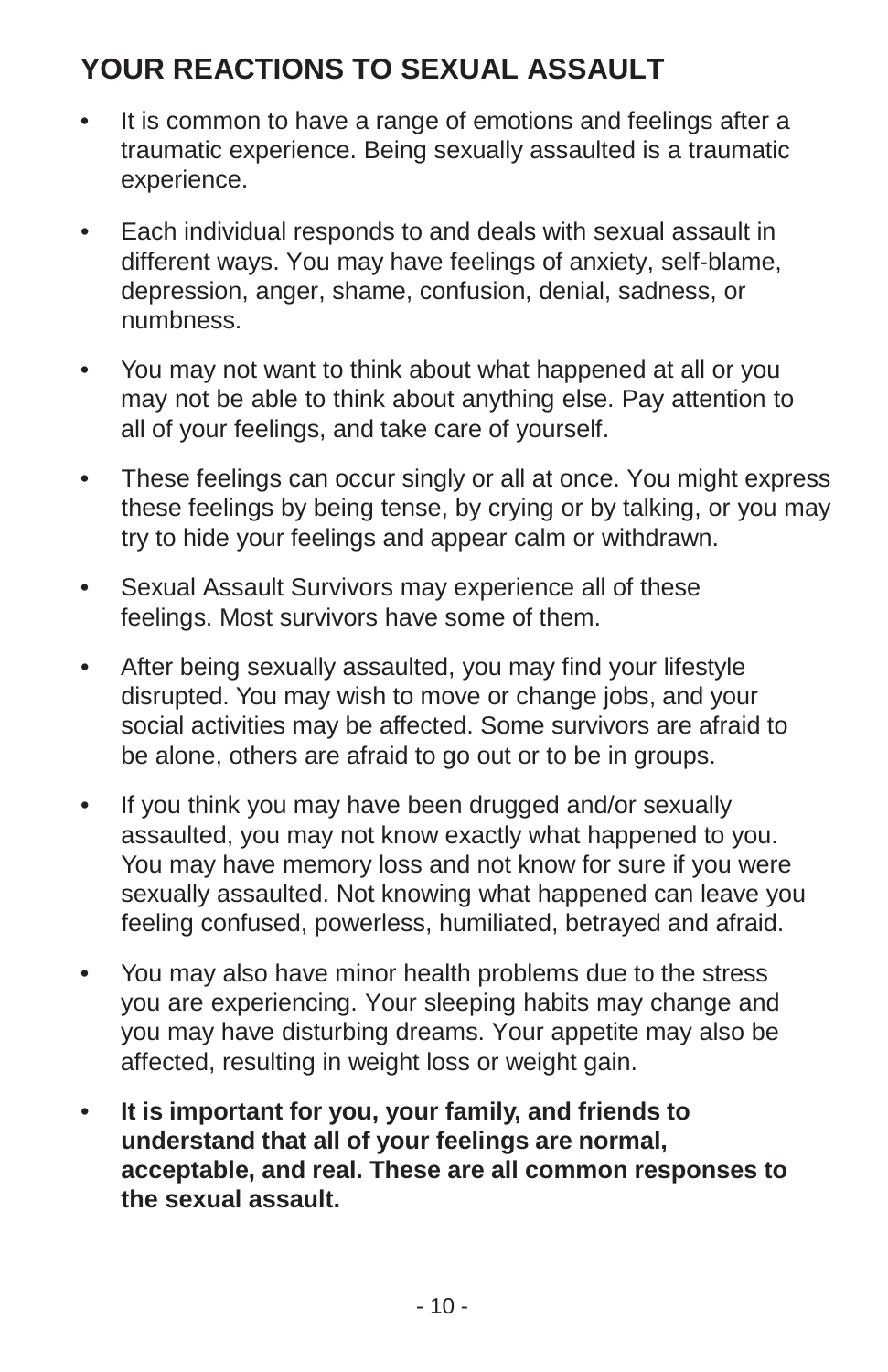# <span id="page-19-0"></span>**WHAT CAN YOU DO?**

You may think you should have been able to foresee or stop the sexual assault. It is important to remind yourself that it was not your fault. No one deserves to be sexually assaulted. You can't always know who or what situations are going to turn out to be dangerous. You made the best choices possible at that time, in that moment.

- You may wish to express your feelings to a trusted friend, a support worker, or a counsellor. Talking may help you to clear up confusing feelings and to sort out ways to move forward with your life. You may wish to talk about your feelings and concerns immediately after being sexually assaulted or you may need to wait and talk about this experience later.
- You have been through a very traumatic experience and you need to take care of yourself. Give yourself time to heal. Try to find activities or places where you feel safe and comfortable
- Explore ways to express your feelings and pay attention to what you are feeling. Writing about your feelings may help if you have trouble talking about them. You can keep this private or share it with someone you trust.
- Your friends and family may be upset and angry. It is not your responsibility to make them feel better. Encourage them to find someone to talk to about their reactions.
- Sometimes memories of the sexual assault do go away and then come up again. This will lessen as time goes on and as you heal. You are a survivor and you are not alone.
- If you were drugged, you may be coping with memory loss. This can be extremely difficult. Sometimes the memories return, other times they do not. Expressing your feelings may still be helpful even if you don't remember what may have happened to you.
- Many people who have been sexually assaulted say that it feels like they have no control over what happens in their lives now. It is important during this time in your life to make decisions and choices you feel comfortable with. You do not have to go through this alone. Please contact a sexual assault counsellor to learn more about counselling options and support services.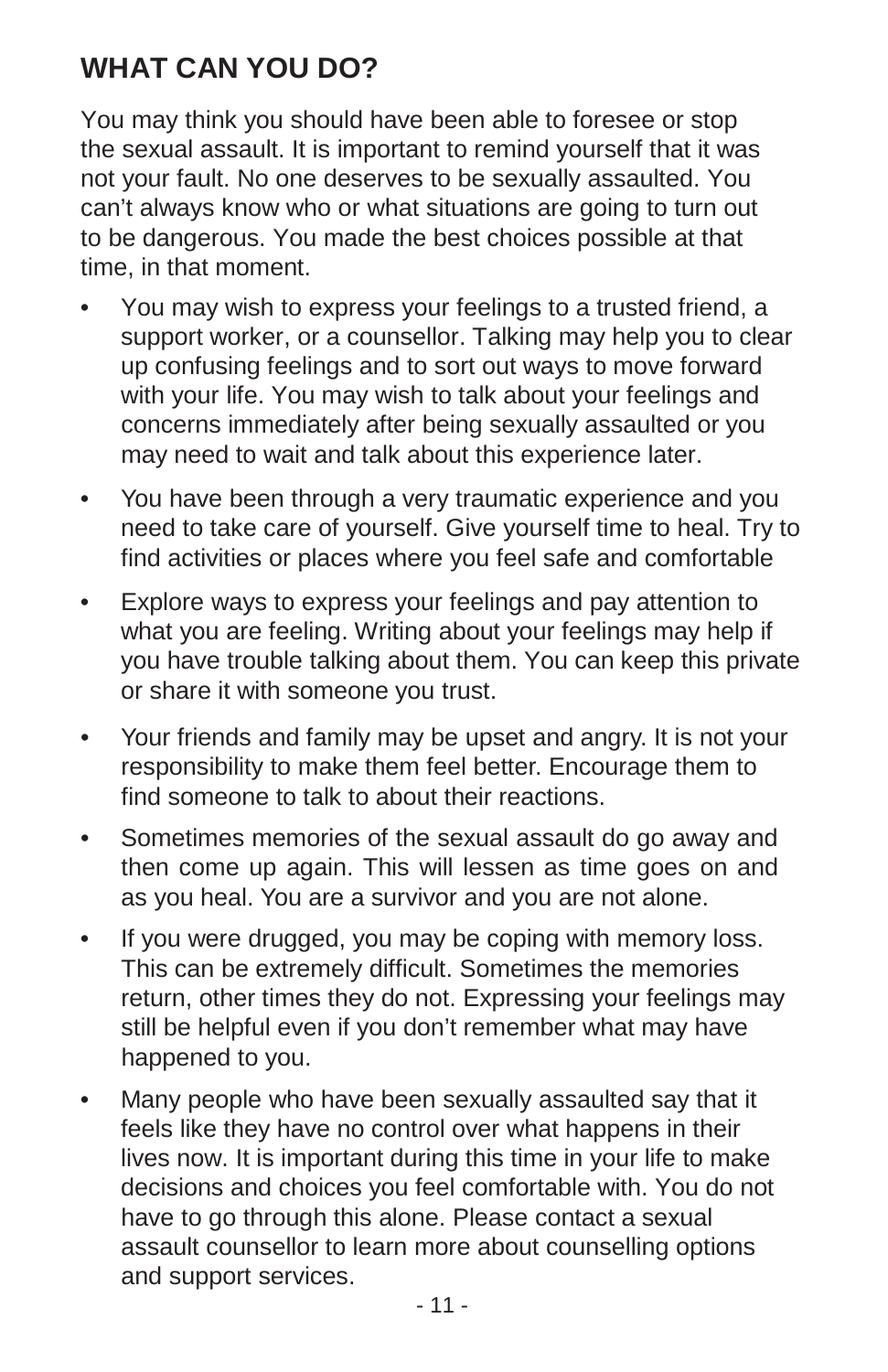Over the last twenty years we have been discovering that many people are victims/survivors of sexual assault. Although being sexually assaulted is a painful and frightening experience, there is hope as many survivors heal from this traumatic crime.

## <span id="page-20-0"></span>**HOW TO SUPPORT SOMEONE WHO HAS BEEN SEXUALLY ASSAULTED**

#### **How you can be a support**

Your response towards the survivor of sexual assault can greatly influence how they will deal with the trauma. Those close to the survivor may experience many confusing emotions themselves. These feelings may include disbelief, anger or guilt. It is important that you get the understanding and support you need from someone other than the survivor, perhaps a friend or sexual assault counsellor. Respect survivor's confidentiality and right to privacy.

The survivor of sexual assault may feel powerless and fear physical injury or death. These fears may linger or recur in feelings of mistrust. When the shock of what actually happened wears off, confusing feelings may follow. They may feel humiliated, guilty, embarrassed or angry. Thes are all normal and common emotions for someone who has been sexually assaulted.

As a support person to the survivor, here are a few basics to keep in mind.

- Try and remember a situation where you felt afraid and all alone. This may help you have a better understanding of how the survivor is feeling.
- Try not to be overprotective. It is important for survivors to regain control of their lives.
- Don't ask a lot of probing questions or focus on the sexual aspect of the crime. Sexual assault is an extremely personal, violent and coercive crime.
- Do ask about what concerns they have (i.e. fear for their safety, concerns for their health).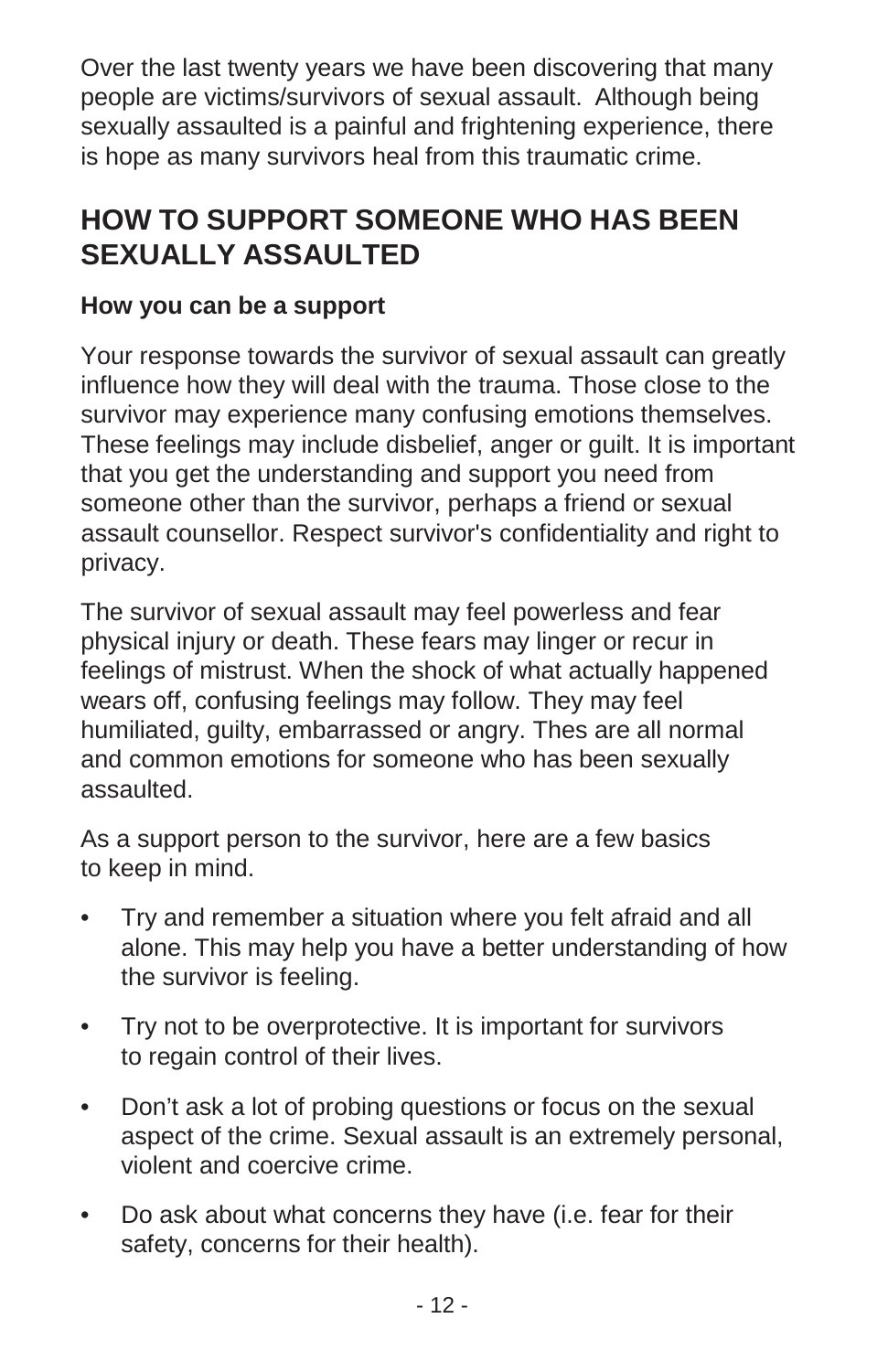- Communicate your own acceptance by being natural and letting them know you are willing to listen.
- Showing affection is important; it shows you still care. If you have been relating intimately, it may be best to use non-sexual forms of touching and wait until the person indicates they are comfortable with sexual relations.
- It is important not to blame the survivor for the crime committed against them. Sexual assaults are meant to humiliate and degrade the person and are an act of aggression. Whether they fought or cooperated with the attacker, the survivor made the safest choice possible at the time.
- Do continue to live and talk with the survivor the way you always have. Don't try to avoid the subject. Encourage the expression of their feelings, but respect their right to privacy. Providing a caring environment in which they feel free to express their concerns around the assault will help facilitate the healing process.

# <span id="page-21-0"></span>**THE LAW RELATING TO SEXUAL ASSAULT**

In 1983 major changes were made to the law related to sexual violence. The words 'rape' and 'indecent assault' were removed and a series of new offences called 'sexual assault' were created.

The offences now cover all forms of unwanted sexual contact, from forced sexual touching to forced intercourse.

If you decide to report the sexual assault to the police, they will take a report from you and conduct an investigation. If you have had forensic samples collected, the police will need them and they will ask for your consent to collect them from where they are stored. The police will pass on the investigation information to Crown Counsel. The Crown Counsel is a lawyer that will prosecute the case on behalf of society. They are not your lawyer. **It is the Crown Counsel who decides if and what charges are to be laid**. If charges are to be laid, Crown Counsel will be appointed to the case, and s/he will prosecute the case in court. You will be called as a witness if the case goes to court. Victim Services can help you prepare to go to court. Please call VictimLINK at 1-800-563-0808 to find out about victim services in our area.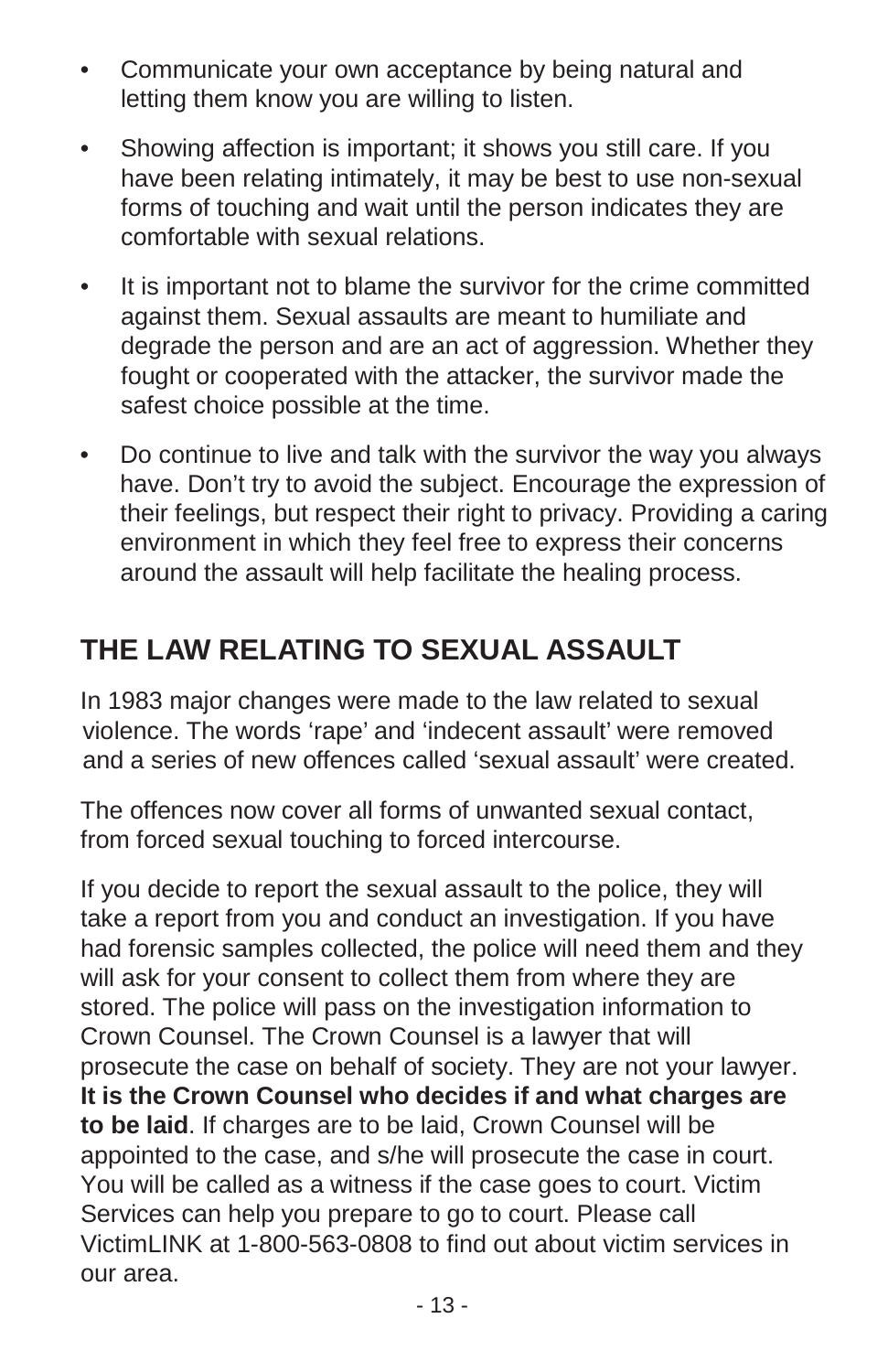Before the case proceeds to court you will be interviewed by the Crown Counsel. You may also be asked to testify as a witness at a Preliminary Hearing and later, at the trial.

If you do not wish to report to police, that is your right. You can always choose to report the sexual assault at a later date. There is no time limit on reporting a sexual assault. Some people decide to file anonymous and unofficial reports called "Third Party Reports." A victim service worker may be able to assist you in doing this and give you further details about third party reporting. If you are interested in third party reporting, please call VictimLINK at 1-800- 563-0808 to find a community based victim service program near you.

If you would like more information on these procedures, or would like someone to go with you when you report to police, speak with Crown Counsel, or need to go to court, contact the nearest sexual assault centre or Community-Based Victim Assistance program. To find a program near you, please call VictimLINK at 1-800-563- 0808.

# <span id="page-22-0"></span>**CRIME VICTIM ASSISTANCE PROGRAM (CVAP)**

If you have been sexually assaulted you may be able to apply for benefits under the Crime Victim Assistance Program administered by the Ministry of Justice. This program was previously called Criminal Injuries Compensation and was administered under the Workers Compensation Board.

CVAP may cover things such as counselling fees, prescription drug expenses, medical and/or dental expenses, lost earning capacity, and clothing that may have been damaged as a result of the crime.

If you would like more information about this program or to find the nearest victim service program to you, please contact:

#### **VictimLINK at 1-800-563-0808.**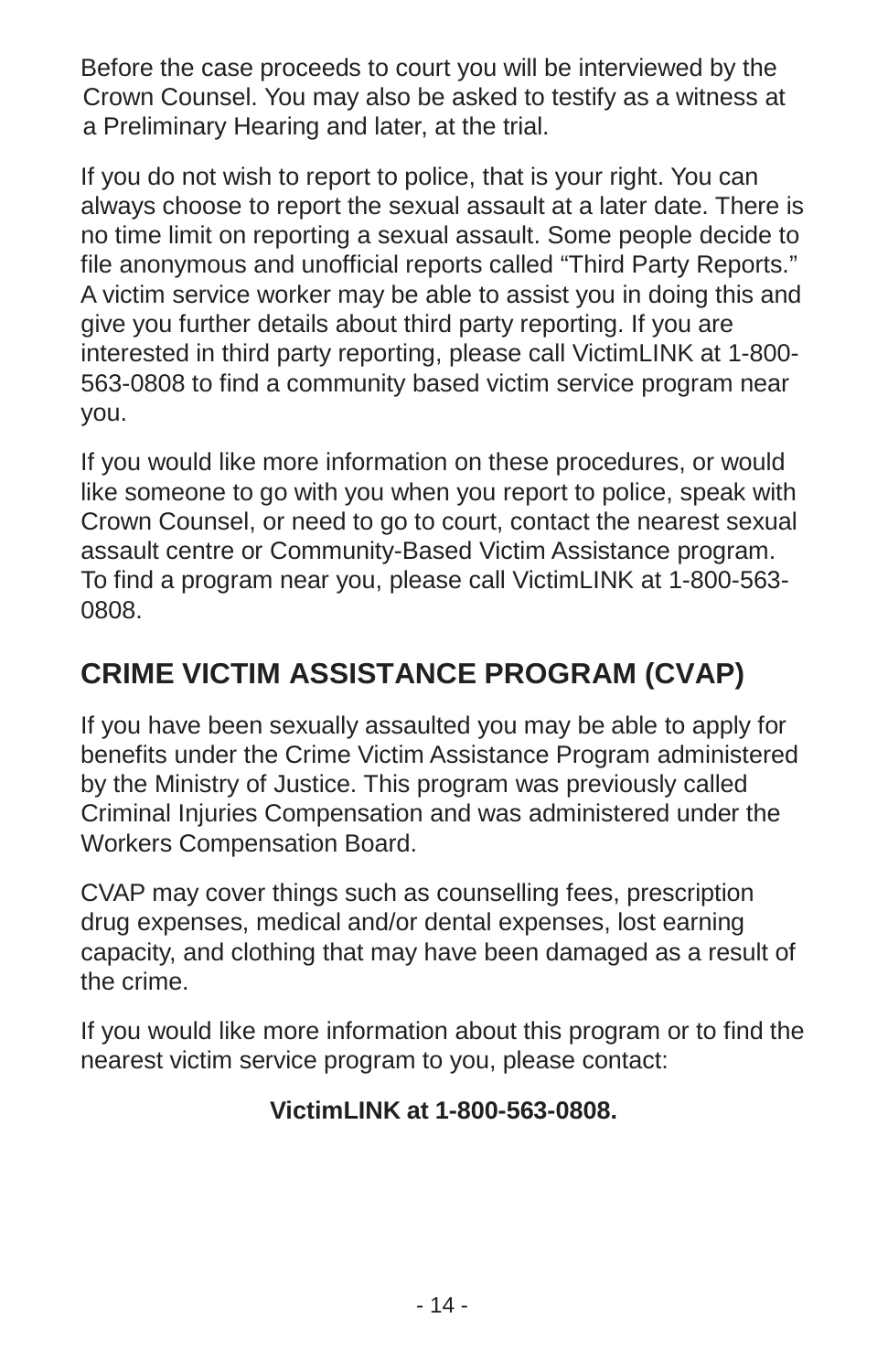### <span id="page-23-0"></span>**WHAT TO DO IF A CHILD HAS BEEN SEXUALLY ABUSED**

#### **Be aware that:**

- 1. Children are usually abused by people they know and trust.
- 2. Often sexual assaults committed against children do not involve an open attack or physical injury. Adults use their position of authority to convince children to give in to their sexual demands, and often tell children to keep it a secret or they (the abuser) will get in trouble.
- 3. Children very seldom lie about such a serious matter.
- 4. Not all children are able to tell parents directly that they have been sexually abused. Changes in behaviour, reluctance to be with a certain person or to go to a certain place may be signals that something has happened.

#### **What to do immediately:**

- 1. Go with the child to a place where you can talk without being overheard. Ask the child to tell you what happened in her own words. Listen carefully and remain calm.
- 2. Tell the child that telling you was the right thing to do, and that you are very sorry this happened.
- 3. Tell the child that she is not responsible for what happened.
- 4. The child may need to have a medical examination; however, it is not necessary to treat it as an emergency unless the assault has taken place within the last 48 hours. Contact your regular physician or go to the nearest Hospital Emergency Department.
- 5. Sexual abuse of children must be reported to the Ministry of Child and Family Development. You can also contact a Sexual Assault Centre for information and referrals. VictimLINK can be reached at 1-800-568-0808.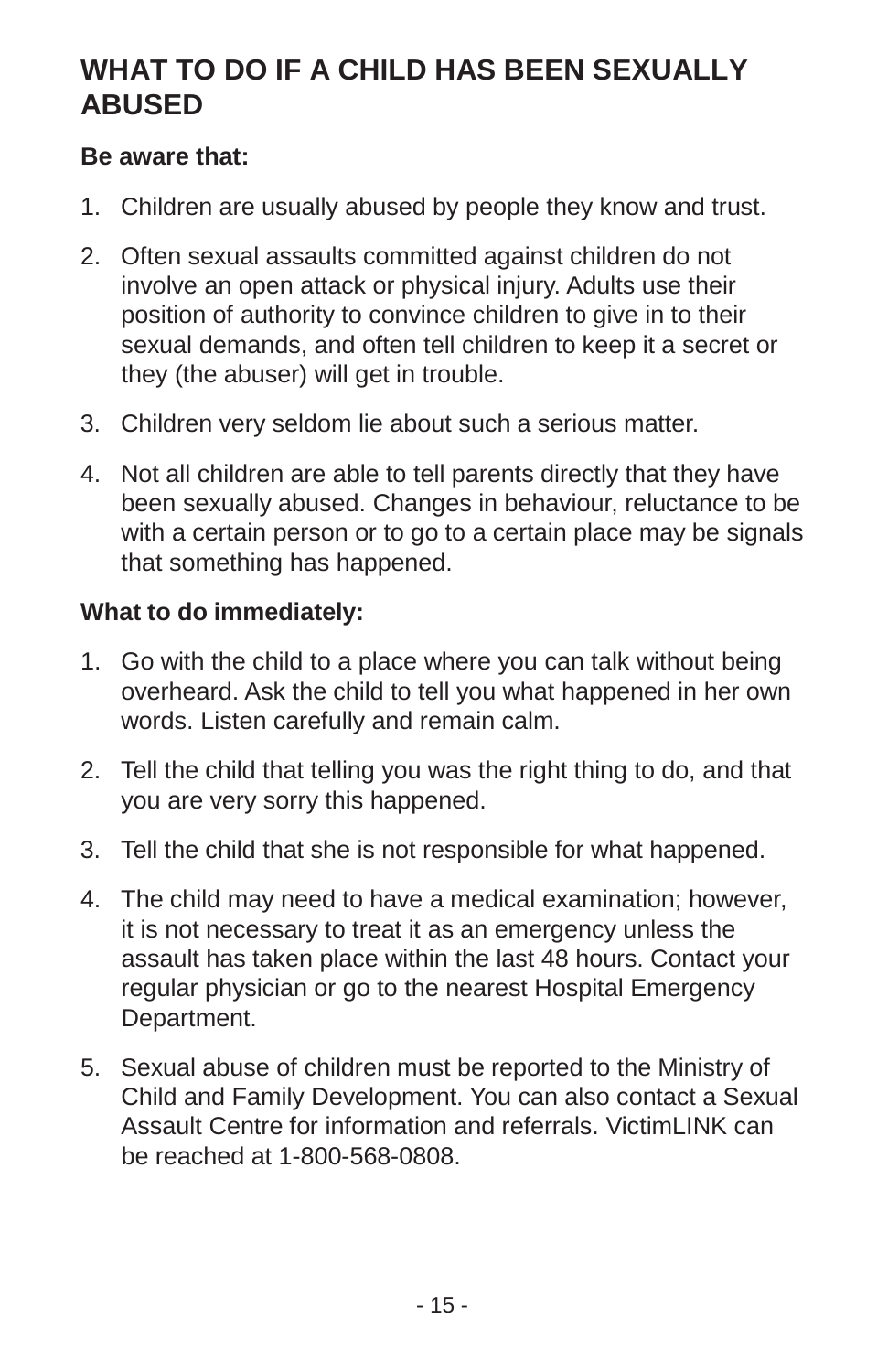If there is no sexual assault crisis centre near you, other places you may want to contact are:

- VictimLINK Toll Free 1-800-563-0808 (24 hour provincial referral line)
- Your local women's centre
- Your local Community-Based Victim Assistance or Stopping the Violence Counselling Program
- Sexual Assault Service BC Women's Hospital + Health Centre 604-875-2881
- Your local Emergency Department

# **To order more booklets contact:**

Sexual Assault Service 4500 Oak Street Vancouver, BC V6H 3N1

Phone: 604-875-2183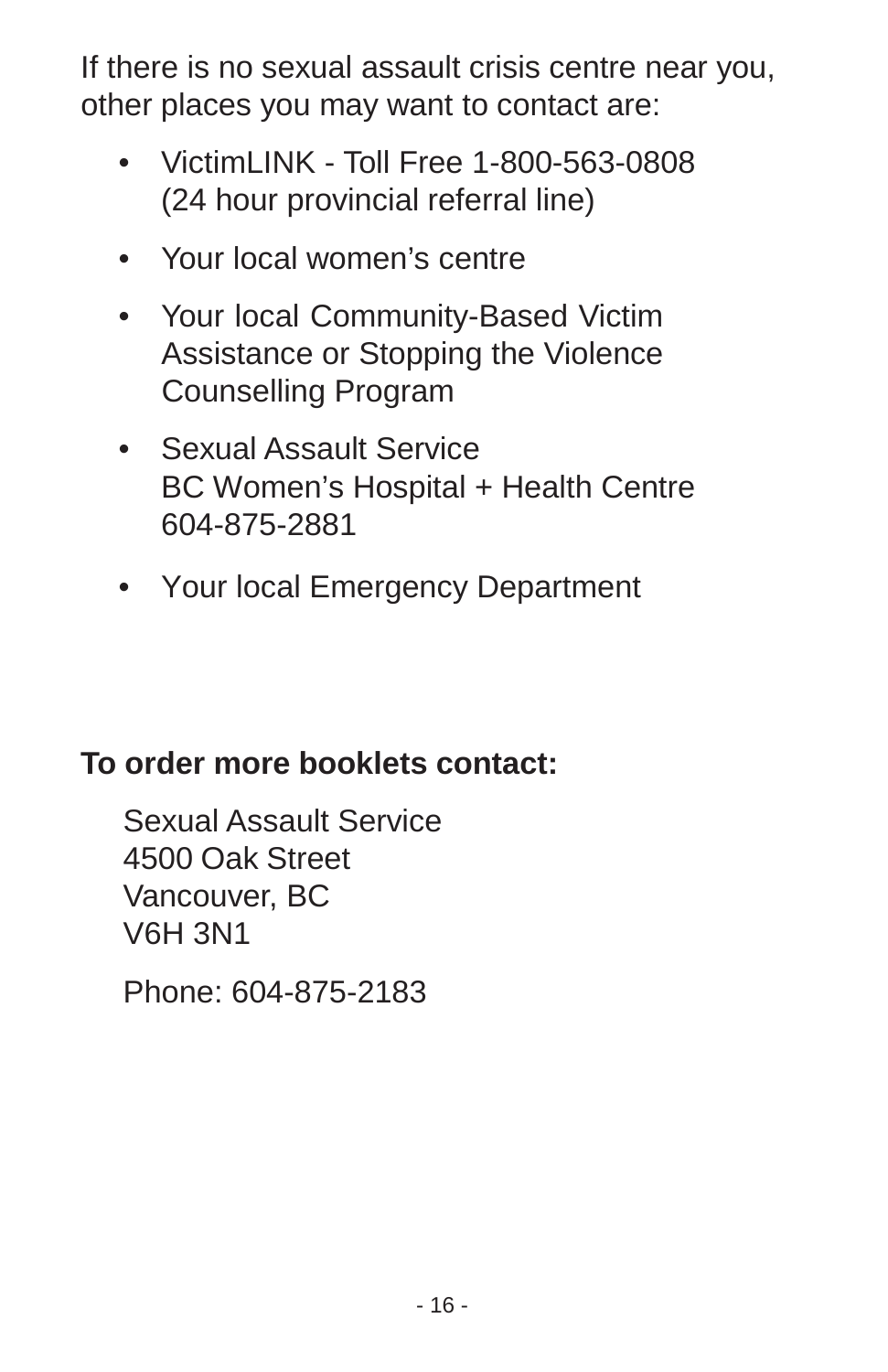#### **Notes:**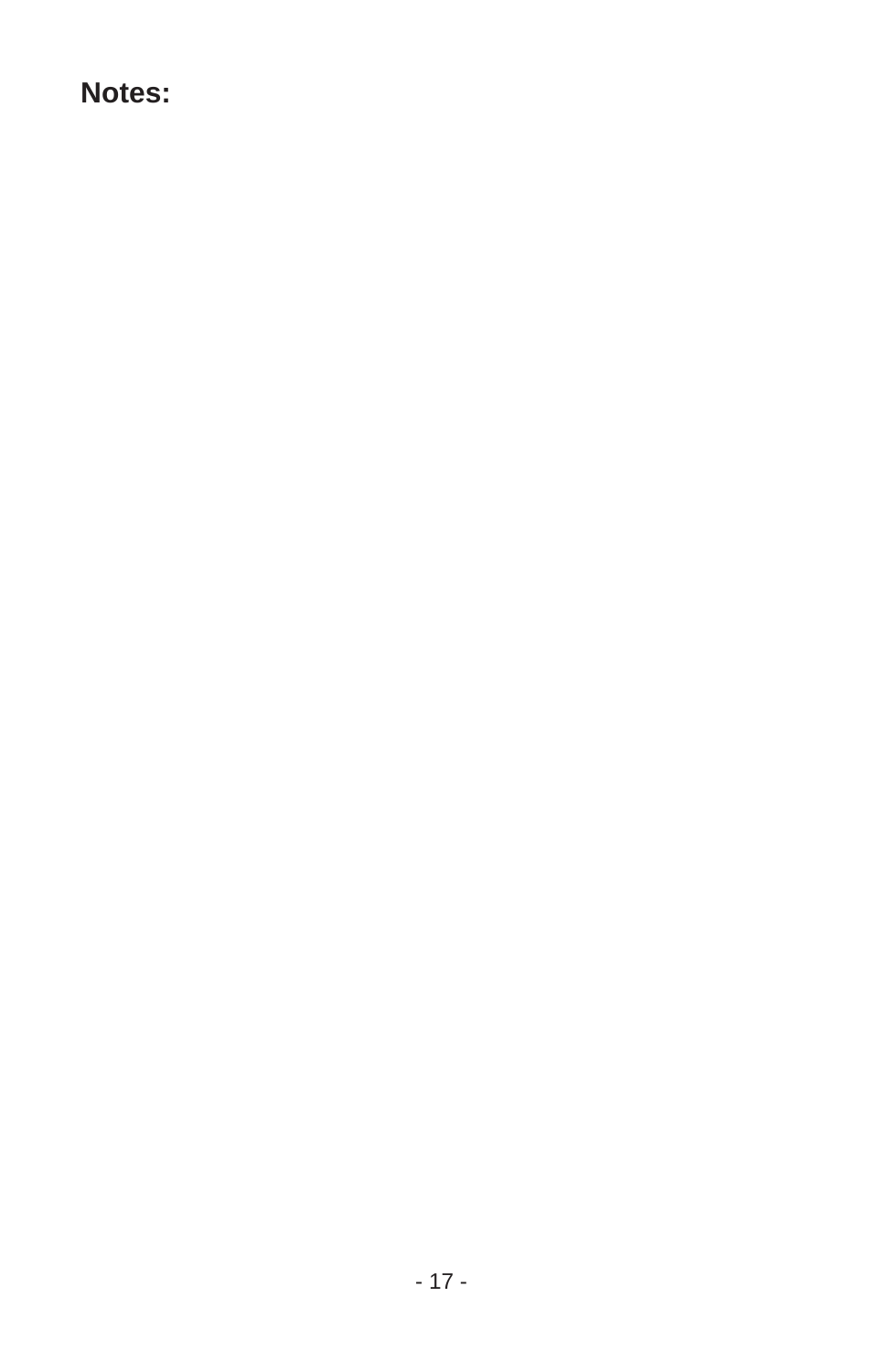#### **Notes:**